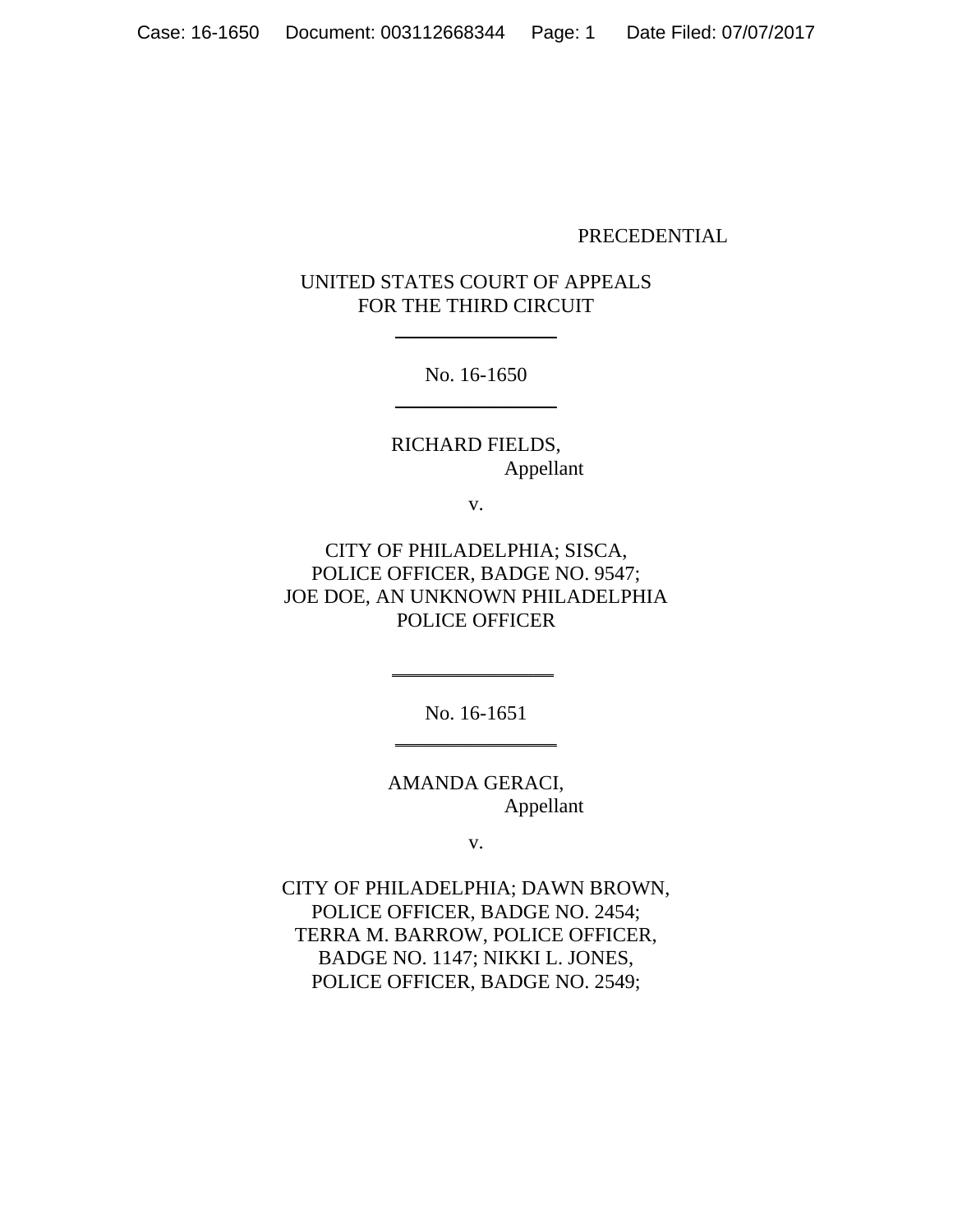## RHONDA SMITH, POLICE OFFICER, BADGE NO. 1373

\_\_\_\_\_\_\_\_\_\_\_\_\_\_\_\_

Appeal from the United States District Court for the Eastern District of Pennsylvania (D.C. Civil Action Nos. 2-14-cv-04424/05264) District Judge: Honorable Mark A. Kearney

 $\frac{1}{2}$ 

Argued May 9, 2017

Before: AMBRO, RESTREPO, and NYGAARD, Circuit Judges

(Opinion filed: July 7, 2017)

Jonathan H. Feinberg, Esquire Kairys Rudovsky Messing & Reinberg 718 Arch Street, Suite 501 South Philadelphia, PA 19106

John J. Grogan, Esquire Peter E. Leckman, Esquire Langer Grogan & Diver 1717 Arch Street, Suite 4130 Philadelphia, PA 19103

Seth Kreimer, Esquire University of Pennsylvania School of Law 3400 Chestnut Street Philadelphia, PA 19104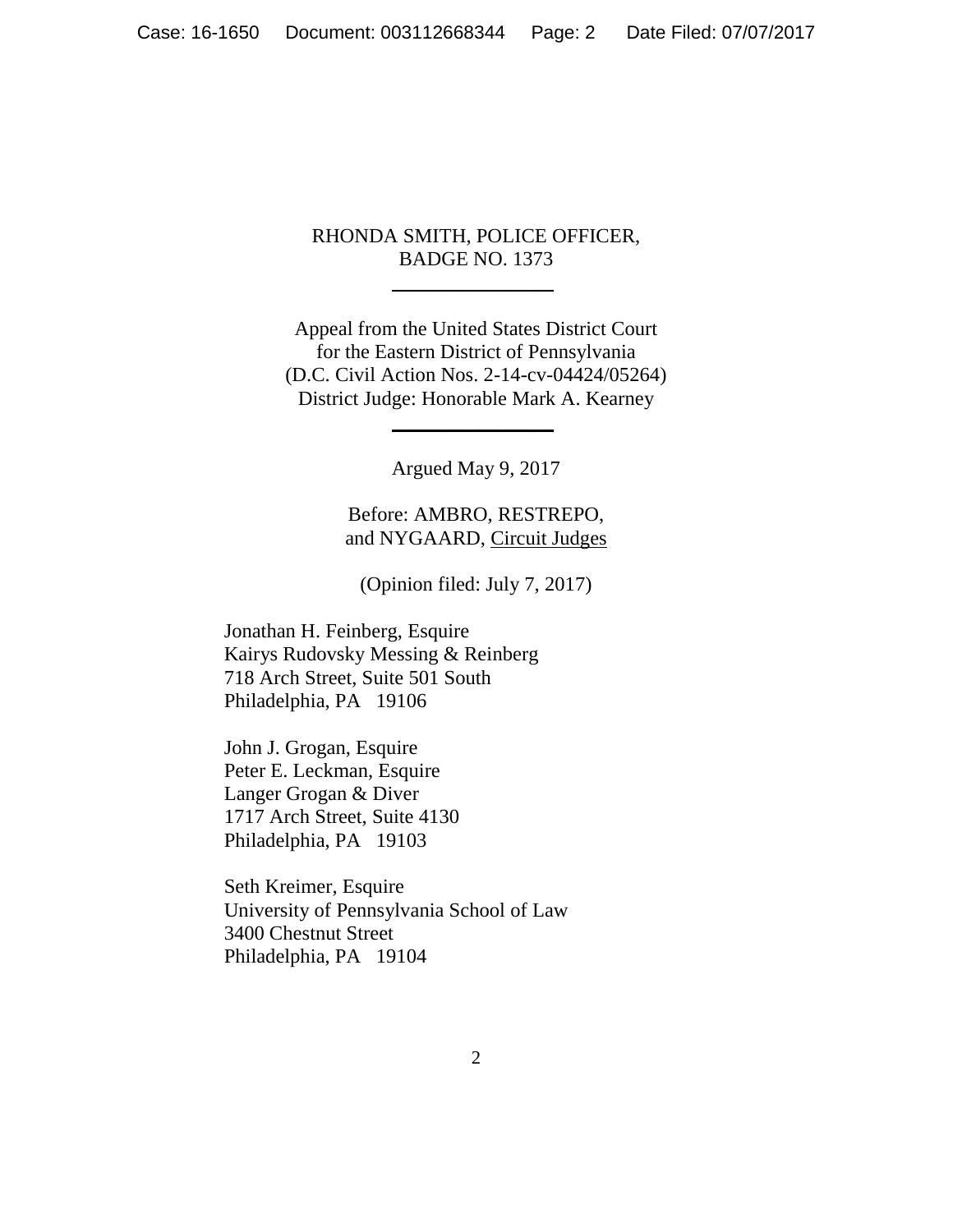Mary Catherine Roper, Esquire Molly M. Tack-Hopper, Esquire (Argued) American Civil Liberties Union of Pennsylvania P.O. Box 60173 Philadelphia, PA 19106

Counsel for Appellants

Craig R. Gottlieb, Esquire (Argued) City of Philadelphia Law Department 1515 Arch Street, 17th Floor One Parkway Philadelphia, PA 19102

Counsel for Appellees

Dorothy A. Hickok, Esquire Alfred W. Putnam, Jr., Esquire Mark D. Taticchi, Esquire Drinker Biddle & Reath 18th & Cherry Streets One Logan Square, Suite 2000 Philadelphia, PA 19103

Ilya Shapiro, Esquire Cato Institute 1000 Massachusetts Ave., N.W. Washington, DC 20001

> Counsel for Amicus Appellant Cato Institute

Eli Segal, Esquire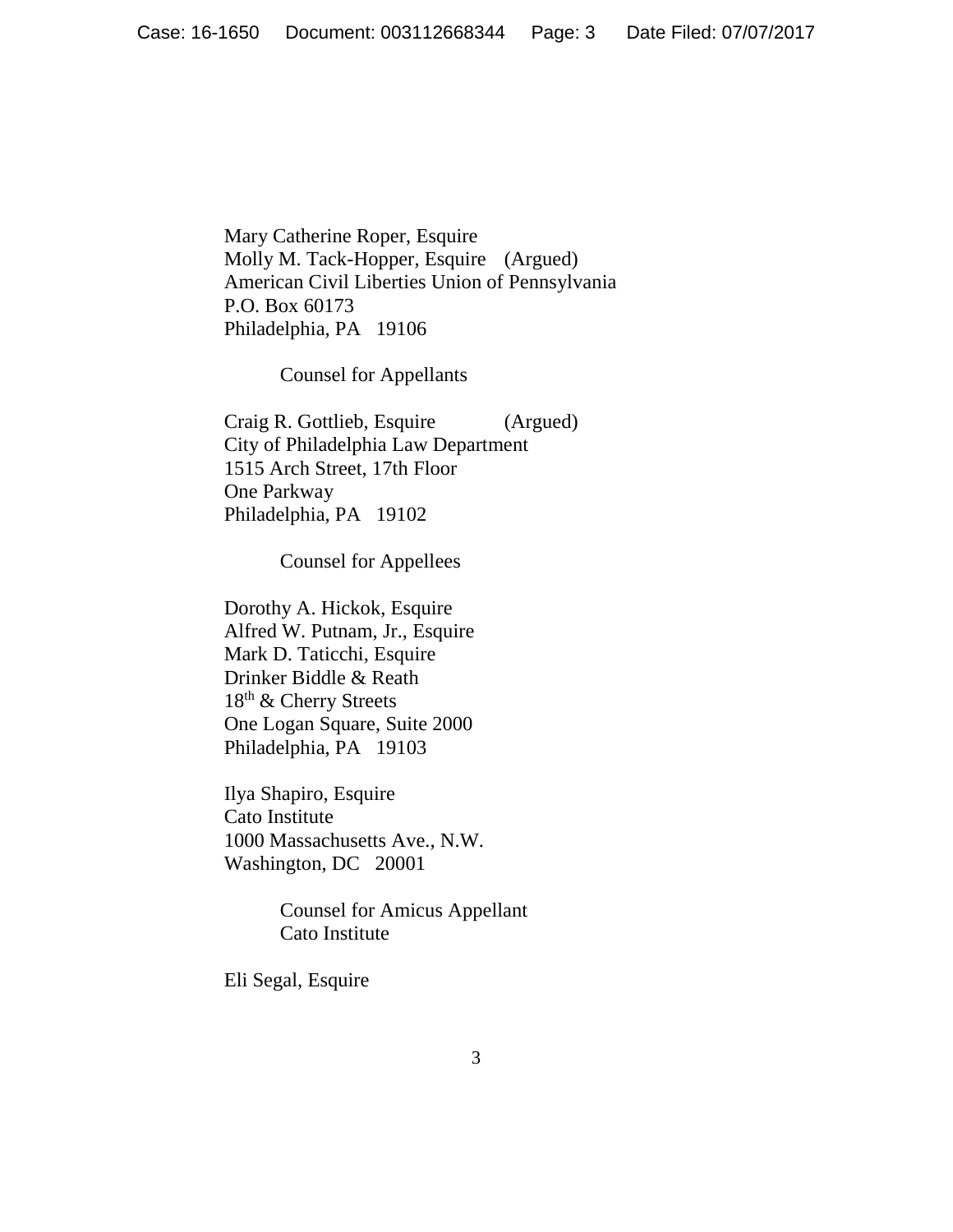Pepper Hamilton 217 Ryers Avenue Philadelphia, PA 19103

> Counsel for Amicus Appellant Society for Photographic Education

Sharon M. McGowan, Esquire April J. Anderson, Esquire Tovah R. Calderon, Esquire United States Department of Justice Civil Rights Division, Appellate Section, RFK 3724 P.O. Box 14403 Ben Franklin Station Washington, DC 20044

> Counsel for Amicus Appellant United State of America

Bruce D. Brown, Esquire Gregg P. Leslie, Esquire The Reporters Committee for Freedom of the Press 1156 15th Street, N.W., Suite 1250 Washington, DC 20005

> Counsel for Amicus Appellant Reporters Committee for Freedom of the Press and 31 Media Organizations

Sophia S. Cope, Esquire Adam Schwartz, Esquire Electronic Frontier Foundation 815 Eddy Street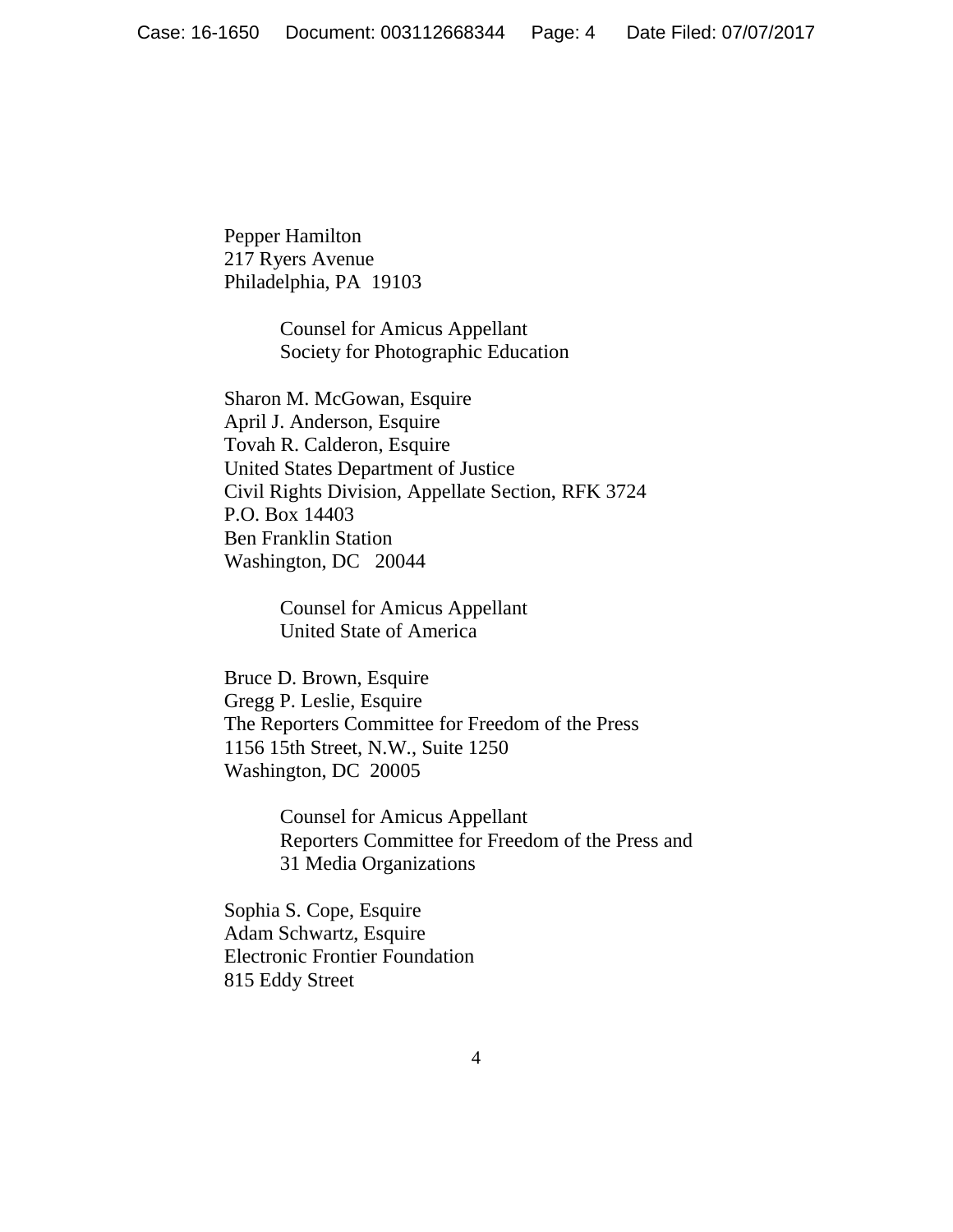San Francisco, CA 94109

Counsel for Amicus Appellant Electronic Frontier Foundation

Robert J. LaRocca, Esquire Kohn Swift & Graf One South Broad Street, Suite 2100 Philadelphia, PA 19107

> Counsel for Amicus Appellant First Amendment Law Professors

Patrick G. Geckle, Esquire 1500 John F. Kennedy Boulevard Two Penn Center Plaza, Suite 1850 Philadelphia, PA 19102

John Burton, Esquire The Marine Building 128 North Fair Oaks Avenue Pasadena, CA 91103

David Milton, Esquire Law Offices of Howard Friedman, PC 90 Canal Street, Fifth Floor Boston, MA 02114

> Counsel for Amicus Appellant National Police Accountability Project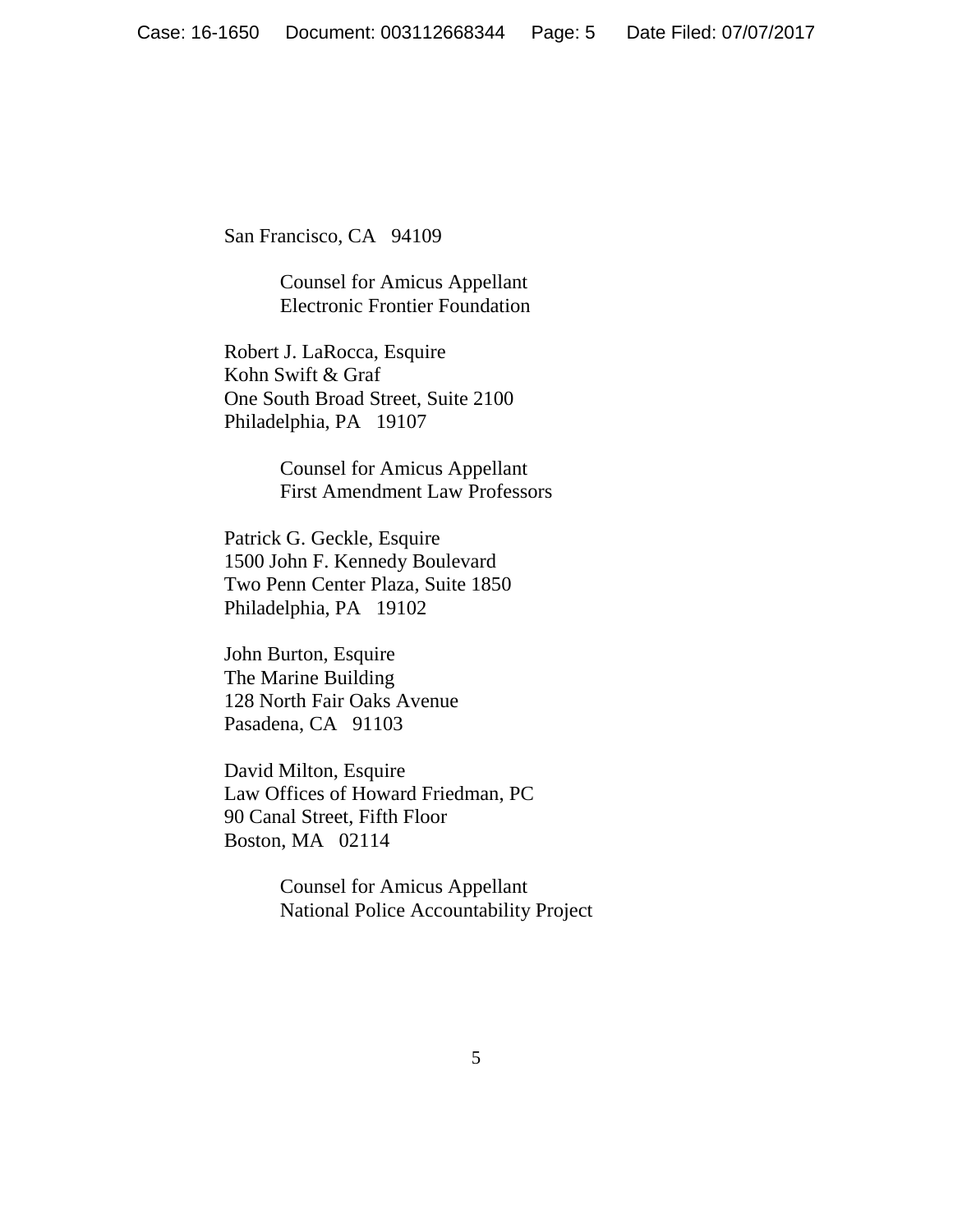Jason P. Gosselin, Esquire Drinker Biddle & Reath 18th & Cherry Streets One Logan Square, Suite 2000 Philadelphia, PA 19103

John W. Whitehead, Esquire Douglas R. McKusick, Esquire Christopher F. Moriarty, Esquire The Rutherford Institute P.O. Box 7482 Charlottesville, VA 22906

> Counsel for Amicus Appellant Rutherford Institute

## OPINION OF THE COURT \_\_\_\_\_\_\_\_\_\_\_\_\_\_\_\_

\_\_\_\_\_\_\_\_\_\_\_\_\_\_\_\_

## AMBRO, Circuit Judge

In 1991 George Holliday recorded video of the Los Angeles Police Department officers beating Rodney King and submitted it to the local news. Filming police on the job was rare then but common now. With advances in technology and the widespread ownership of smartphones, "civilian recording of police officers is ubiquitous." Jocelyn Simonson, *Copwatching*, 104 Cal. L. Rev. 391, 408 (2016); *see* Seth F. Kreimer, *Pervasive Image Capture and the First Amendment: Memory, Discourse, and the Right to Record*, 159 U. Pa. L. Rev. 335, 337 (2011). These recordings have both exposed police misconduct and exonerated officers from errant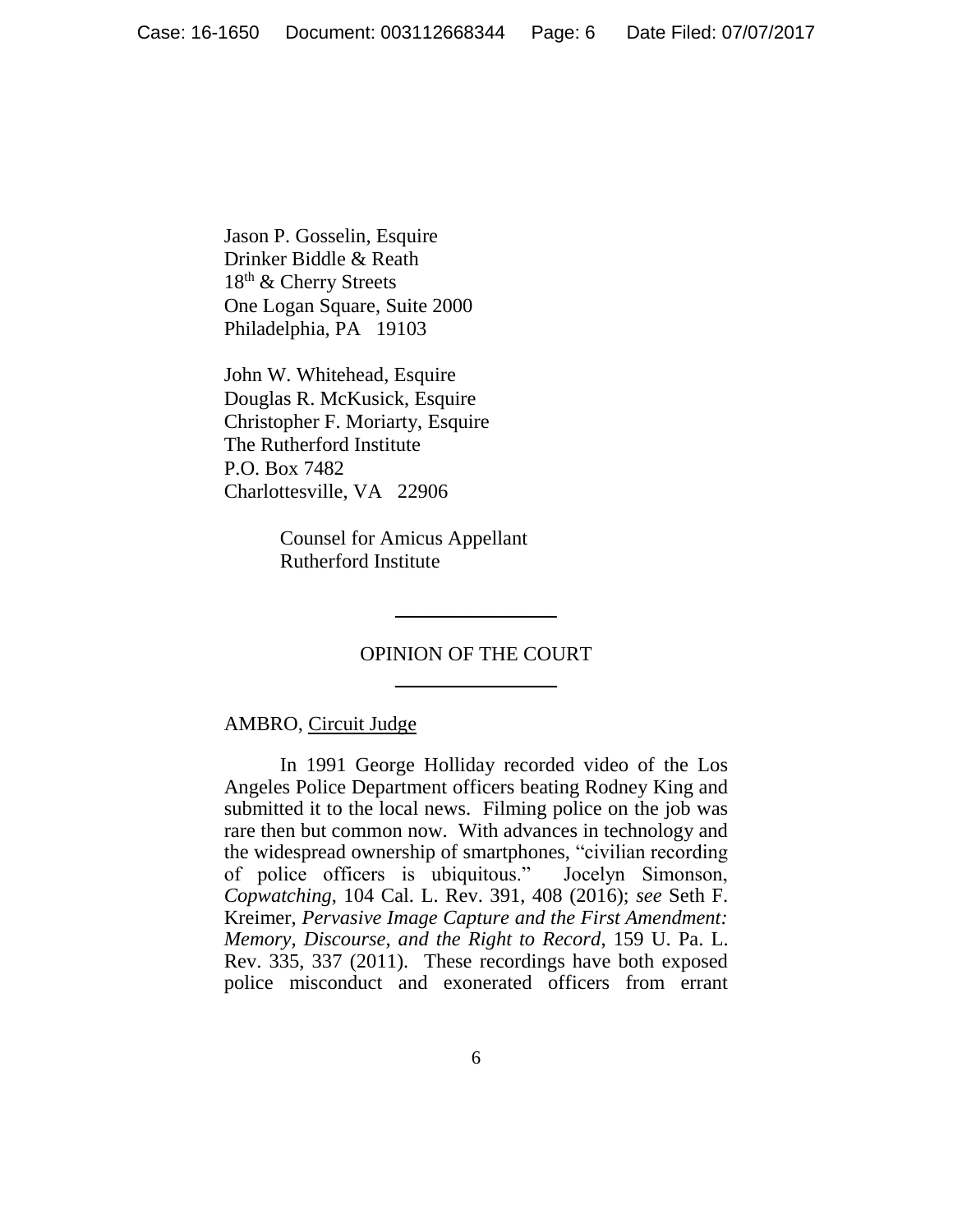charges. However, despite the growing frequency of private citizens recording police activity and its importance to all involved, some jurisdictions have attempted to regulate the extent of this practice. Individuals making recordings have also faced retaliation by officers, such as arrests on false criminal charges and even violence.

This case involves retaliation. Richard Fields and Amanda Geraci attempted to record Philadelphia police officers carrying out official duties in public and were retaliated against even though the Philadelphia Police Department's official policies recognized that "[p]rivate individuals have a First Amendment right to observe and record police officers engaged in the public discharge of their duties." J.A. 1187. No party contested the existence of the First Amendment right. Yet the District Court concluded that neither Plaintiff had engaged in First Amendment activity because the conduct—the act of recording—was not sufficiently expressive. However, this case is not about whether Plaintiffs expressed themselves through conduct. It is whether they have a First Amendment right of access to information about how our public servants operate in public.

Every Circuit Court of Appeals to address this issue (First, Fifth, Seventh, Ninth, and Eleventh) has held that there is a First Amendment right to record police activity in public. *See Turner v. Lieutenant Driver*, 848 F.3d 678 (5th Cir. 2017); *Gericke v. Begin*, 753 F.3d 1 (1st Cir. 2014); *Am. Civil Liberties Union of Ill. v. Alvarez*, 679 F.3d 583 (7th Cir. 2012); *Glik v. Cunniffe,* 655 F.3d 78 (1st Cir. 2011); *Smith v. City of Cumming*, 212 F.3d 1332 (11th Cir. 2000); *Fordyce v. City of Seattle*, 55 F.3d 436 (9th Cir. 1995). Today we join this growing consensus. Simply put, the First Amendment protects the act of photographing, filming, or otherwise recording police officers conducting their official duties in public.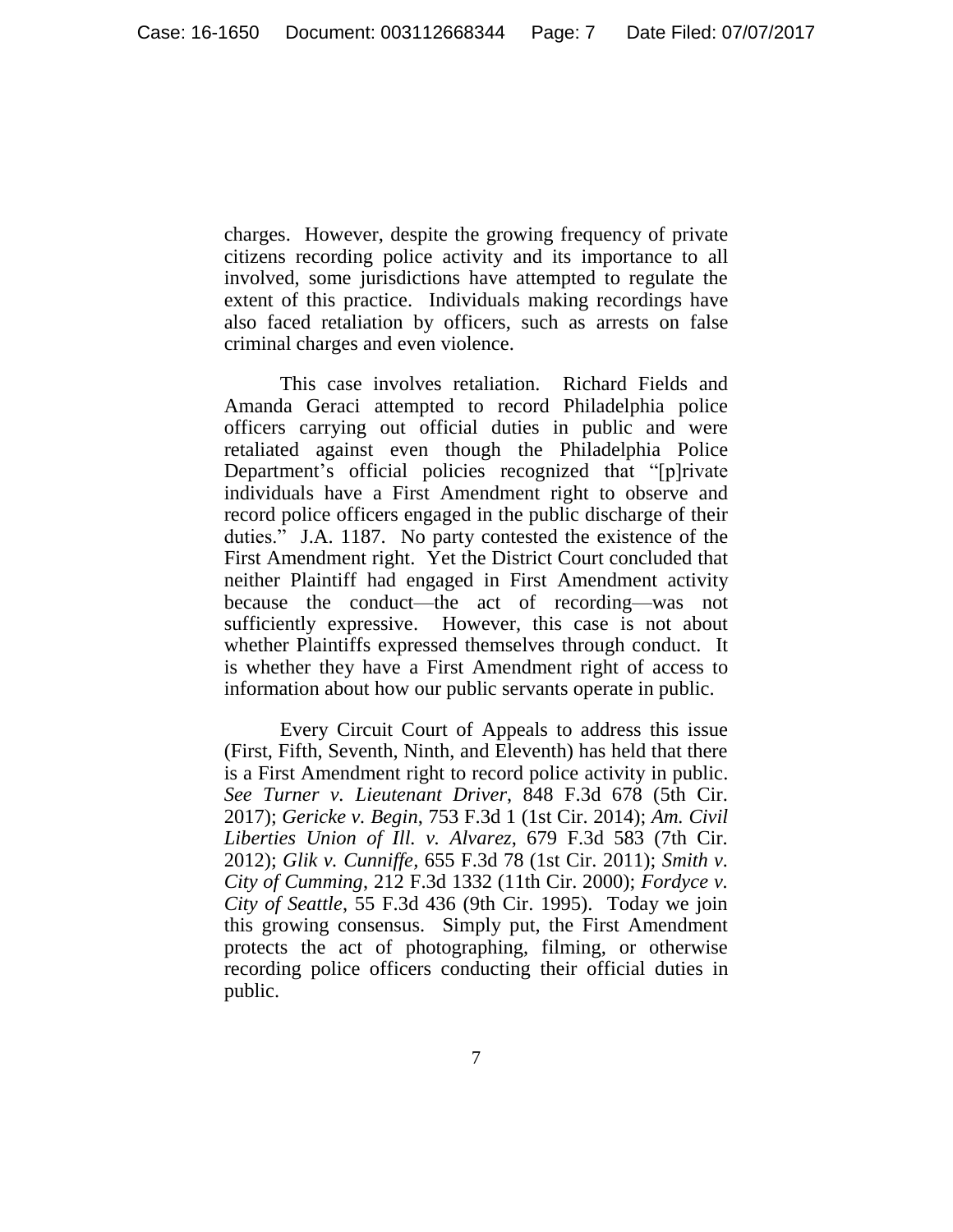### **I. BACKGROUND**

In September 2012, Amanda Geraci, a member of the police watchdog group "Up Against the Law," attended an anti-fracking protest at the Philadelphia Convention Center. She carried her camera and wore a pink bandana that identified her as a legal observer. About a half hour into the protest, the police acted to arrest a protestor. Geraci moved to a better vantage point to record the arrest and did so without interfering with the police. An officer abruptly pushed Geraci and pinned her against a pillar for one to three minutes, which prevented her from observing or recording the arrest. Geraci was not arrested or cited.

One evening in September 2013, Richard Fields, a sophomore at Temple University, was on a public sidewalk where he observed a number of police officers breaking up a house party across the street. The nearest officer was 15 feet away from him. Using his iPhone, he took a photograph of the scene. An officer noticed Fields taking the photo and asked him whether he "like[d] taking pictures of grown men" and ordered him to leave. J.A. 8. Fields refused, so the officer arrested him, confiscated his phone, and detained him. The officer searched Fields' phone and opened several videos and other photos. The officer then released Fields and issued him a citation for "Obstructing Highway and Other Public Passages." These charges were withdrawn when the officer did not appear at the court hearing.

Fields and Geraci brought 42 U.S.C. § 1983 claims against the City of Philadelphia and certain police officers. They alleged that the officers illegally retaliated against them for exercising their First Amendment right to record public police activity and violated their Fourth Amendment right to be free from an unreasonable search or seizure.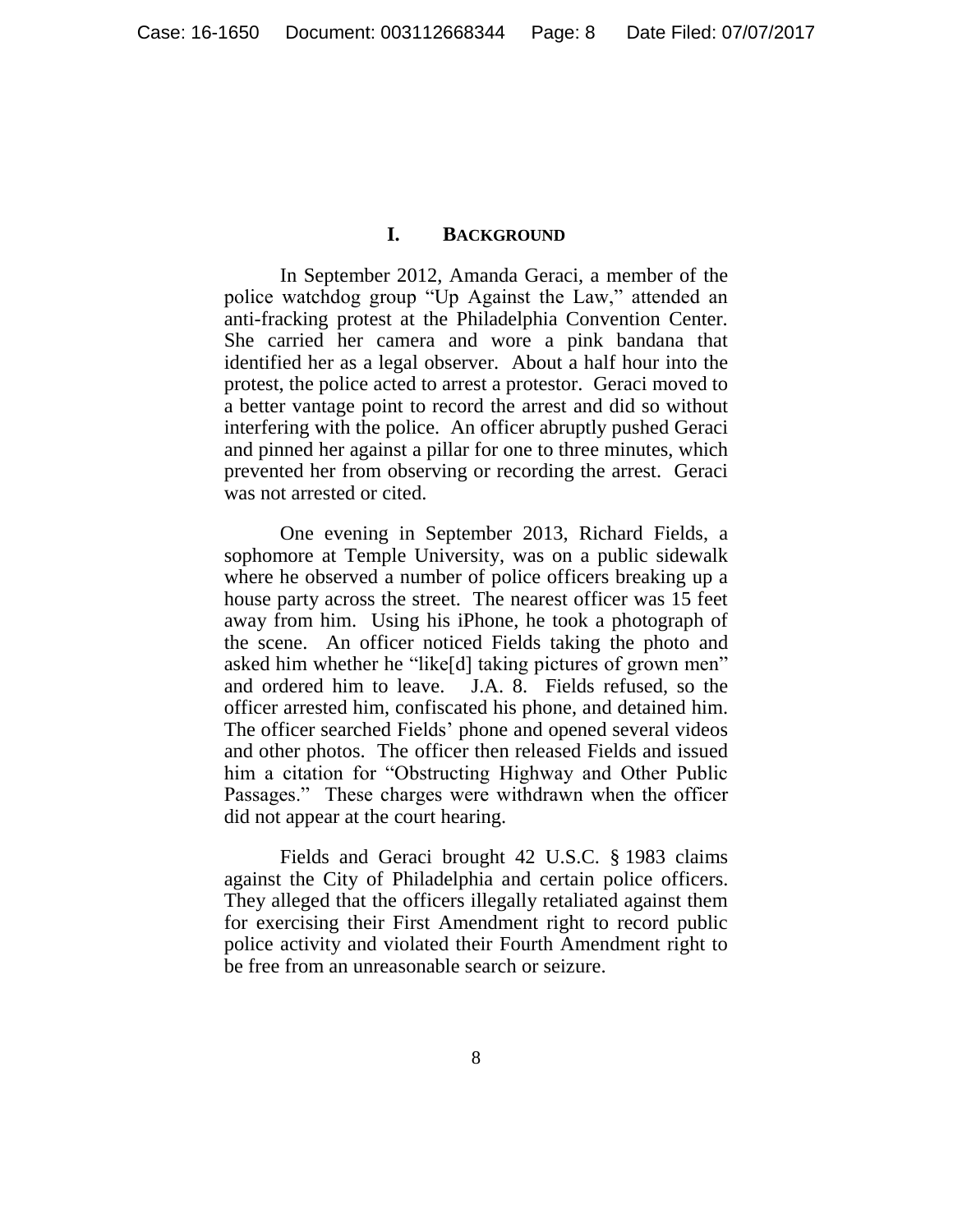They also pointed out that the City's Police Department's official policies recognized their First Amendment right. In 2011 the Department published a memorandum advising officers not to interfere with a private citizen's recording of police activity because it was protected by the First Amendment. In 2012 it published an official directive reiterating that this right existed. Both the memorandum and directive were read to police officers during roll call for three straight days. And in 2014, after the events in our case and the occurrence of other similar incidents, the Department instituted a formal training program to ensure that officers ceased retaliating against bystanders who recorded their activities.

The District Court nonetheless granted summary judgment in favor of Defendants on the First Amendment claims. They did not argue against the existence of a First Amendment right, but rather contended that the individual officers were entitled to qualified immunity and that the City could not be vicariously liable for the officers' acts. Yet the District Court on its own decided that Plaintiffs' activities were not protected by the First Amendment because they presented no evidence that their "conduct may be construed as expression of a belief or criticism of police activity." *Fields v. City of Philadelphia*, 166 F. Supp. 3d 528, 537 (E.D. Pa. 2016). When confronted by the police, Plaintiffs did not express their reasons for recording. Their later deposition testimony showed that Geraci simply wanted to observe and Fields wanted to take a picture of an "interesting" and "cool" scene. *Id.* at 539. In addition, neither testified of having an intent to share his or her photos or videos. *Id.* The District Court thus concluded that, "[a]bsent any authority from the Supreme Court or our Court of Appeals, we decline to create a new First Amendment right for citizens to photograph officers when they have no expressive purpose such as challenging police actions." *Id.* at 542.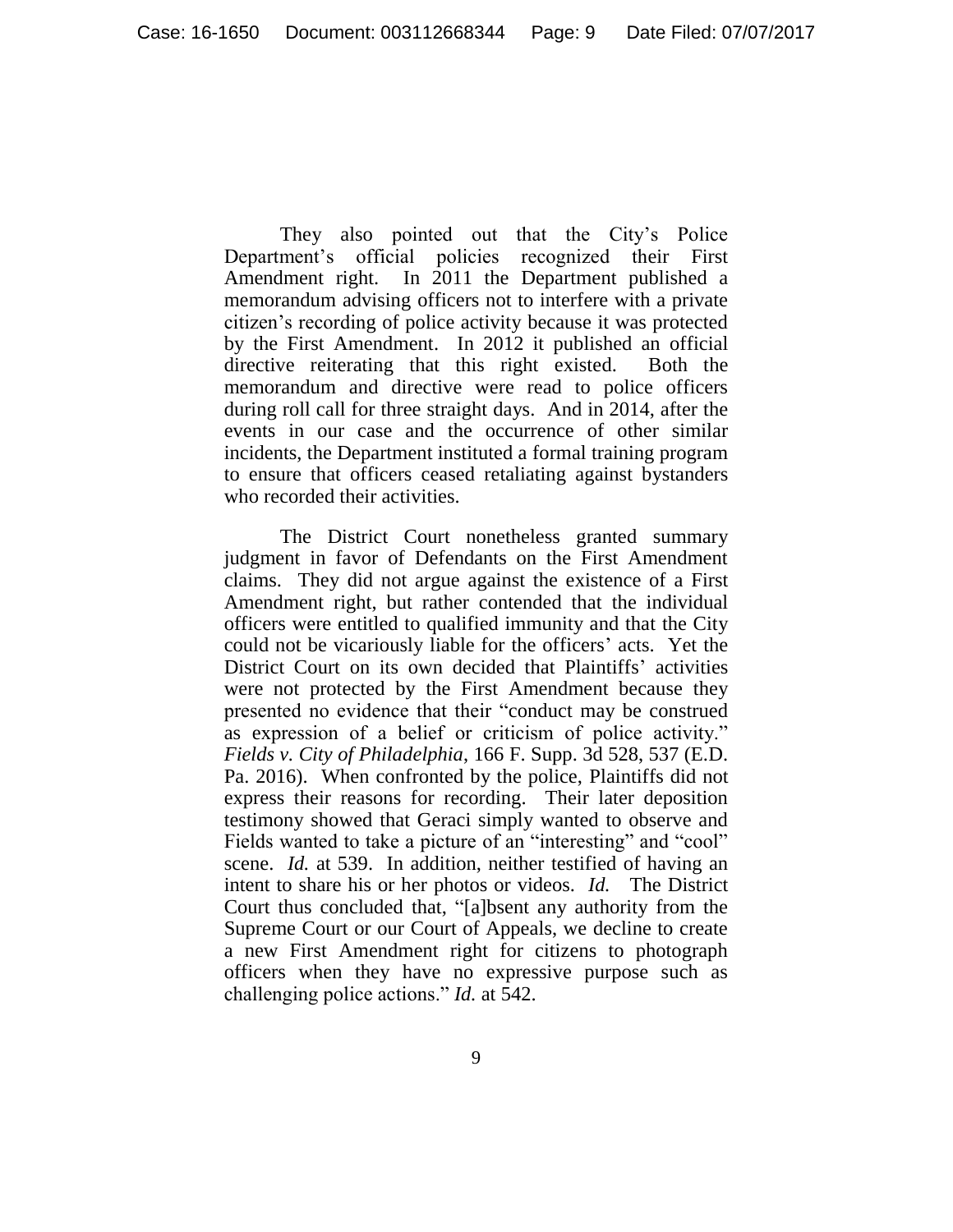Because of this ruling, the District Court did not reach the issues of qualified immunity or municipal liability. However, it allowed the Fourth Amendment claims to go to trial. *Id.* ("The citizens are not without remedy because once the police officer takes your phone, alters your technology, arrests you or applies excessive force, we proceed to trial on the Fourth Amendment claims."). By stipulation, Plaintiffs dismissed their Fourth Amendment claims so that they could immediately appeal the First Amendment ruling.

## **II. JURISDICTION AND STANDARDS**

The District Court had subject matter jurisdiction over these federal civil rights claims under 28 U.S.C. §§ 1331 & 1343, and we have jurisdiction under 28 U.S.C. § 1291. We exercise plenary review over the District Court's grant of summary judgment. *Melrose, Inc. v. City of Pittsburgh*, 613 F.3d 380, 387 (3d Cir. 2010). It "is appropriate only where, drawing all reasonable inferences in favor of the nonmoving party, there is no genuine issue as to any material fact and . . . the moving party is entitled to judgment as a matter of law." *Id.* (alteration in original and citation omitted). Because this is a First Amendment case, we must also "engage in a searching, independent factual review of the full record." *Am. Civil Liberties Union v. Mukasey*, 534 F.3d 181, 186 (3d Cir. 2008) (citations omitted).

## **III. ORDER OF ANALYSIS**

Defendants ask us to avoid ruling on the First Amendment issue. Instead, they want us to hold that, regardless of the right's existence, the officers are entitled to qualified immunity and the City cannot be vicariously liable for the officers' acts. We reject this invitation to take the easy way out. Because this First Amendment issue is of great importance and the recording of police activity is a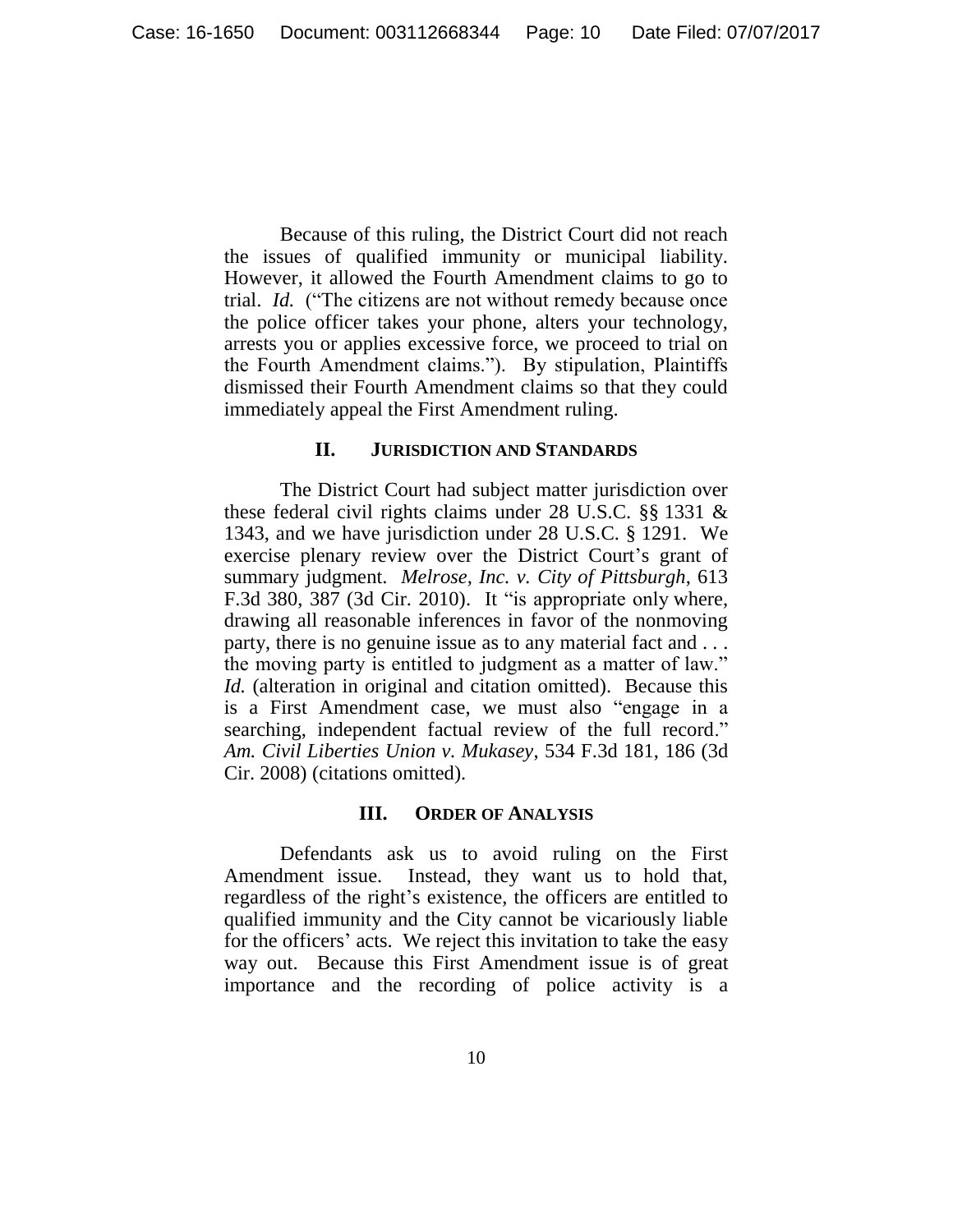widespread, common practice, we deal with it before addressing, if needed, defenses to liability.

In *Saucier v. Katz*, the Supreme Court held that courts must determine whether a constitutional right existed before deciding if it had been "clearly established" such that defendants would not be entitled to qualified immunity. 533 U.S. 194, 200-01 (2001). Less than a decade later, however, the Court reversed course in *Pearson v. Callahan*, holding that courts instead have the discretion to choose to address immunity first and bypass the substantive constitutional issue. 555 U.S. 223, 236 (2009). We have not ruled on the First Amendment right, instead merely holding that at the time of our rulings the claimed right was not clearly established. *Kelly v. Borough of Carlisle*, 622 F.3d 248 (3d Cir. 2010); *True Blue Auctions v. Foster*, 528 F. App'x 190 (3d Cir. 2013).

In the years since, First Amendment issues from the recording of police activity recur, and they deal directly with constitutional doctrine. With technological progress and the ubiquity of smartphone ownership—especially in the years since our *Kelly* decision—we are now in an age where the public can record our public officials' conduct and easily distribute that recording widely. This increase in the observation, recording, and sharing of police activity has contributed greatly to our national discussion of proper policing. Consequently, police departments nationwide, often with input from the U.S. Department of Justice, are developing polices addressing precisely these issues, and our opinion can assist in their efforts to comply with the Constitution. Moreover, in the case before us the constitutional question is not "so factbound that [our] decision [will] provide[] little guidance for future cases." *Pearson*, 555 U.S. at 237. All we need to decide is whether the First Amendment protects the act of recording police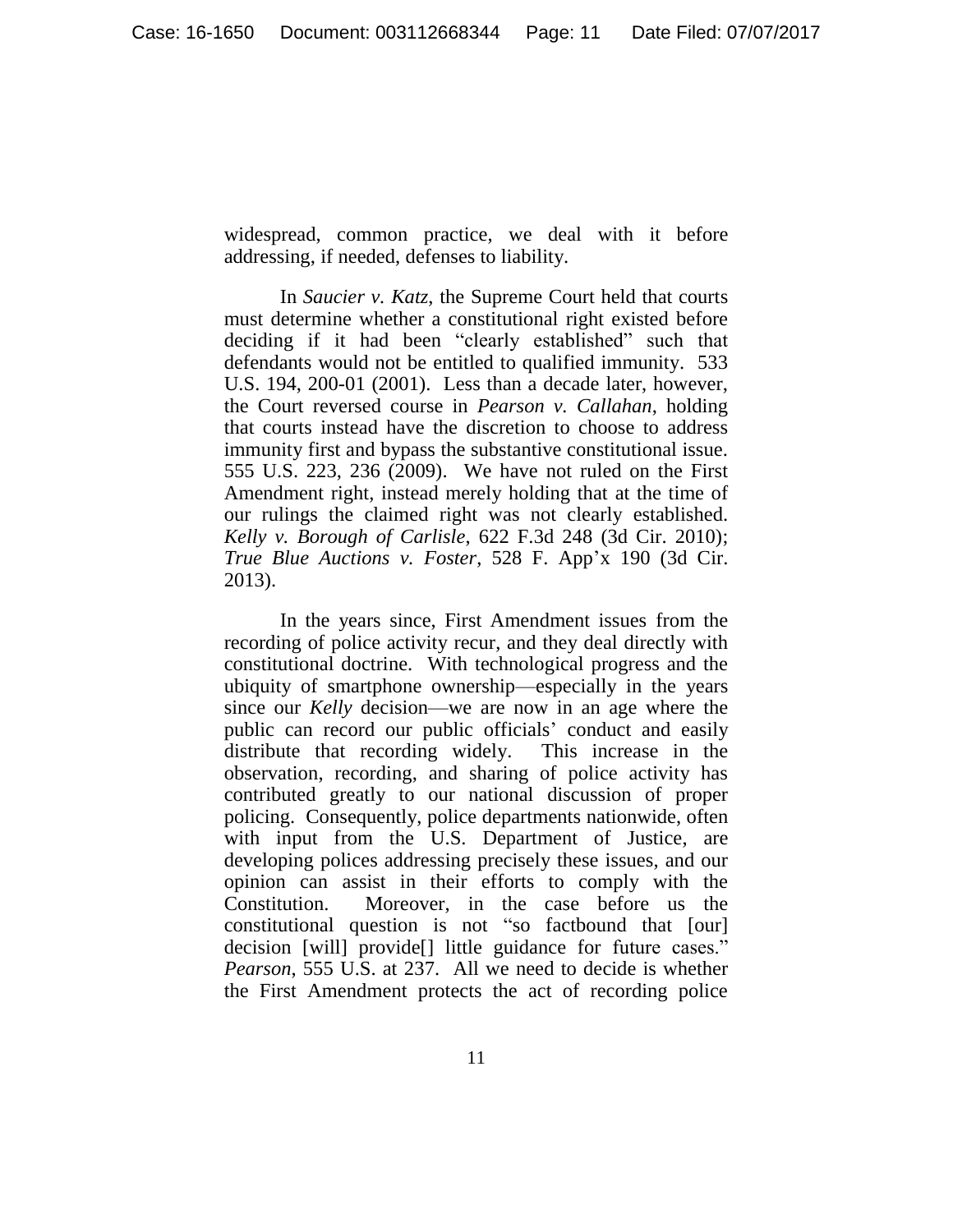officers carrying out official duties in public places. We also have excellent briefing on appeal, including counsel for the parties and eight *amici*, including the U.S. Department of Justice, the Cato Institute, well-known First Amendment law professors, and some of the largest news organizations in the country. We therefore address the First Amendment question before moving to the defenses.

#### **IV. THE FIRST AMENDMENT RIGHT TO RECORD**

The District Court concluded that Plaintiffs engaged in conduct only (the act of making a recording) as opposed to expressive conduct (using the recording to criticize the police or otherwise comment on officers' actions). It did so by analogy, applying the "expressive conduct" test used to address symbolic speech: "Conduct is protected by the First Amendment when the nature of the activity, combined with the factual context and environment in which it was undertaken, shows that the activity was sufficiently imbued with elements of communication to fall within the First Amendment's scope." *Fields*, 166 F. Supp. 3d at 534 & n.34 (quoting *Tenafly Eruv Ass'n, Inc. v. Borough of Tenafly*, 309 F.3d 144, 158 (3d Cir. 2002)).

We disagree on various fronts. Foremost is that the District Court focused on whether Plaintiffs had an expressive intent, such as a desire to disseminate the recordings, or to use them to criticize the police, *at the moment when* they recorded or attempted to record police activity. *See id.* at 534-35. This reasoning ignores that the value of the recordings may not be immediately obvious, and only after review of them does their worth become apparent. The First Amendment protects actual photos, videos, and recordings, *see Brown v. Entm't Merchants Ass'n*, 564 U.S. 786, 790 (2011), and for this protection to have meaning the Amendment must also protect the act of creating that material. There is no practical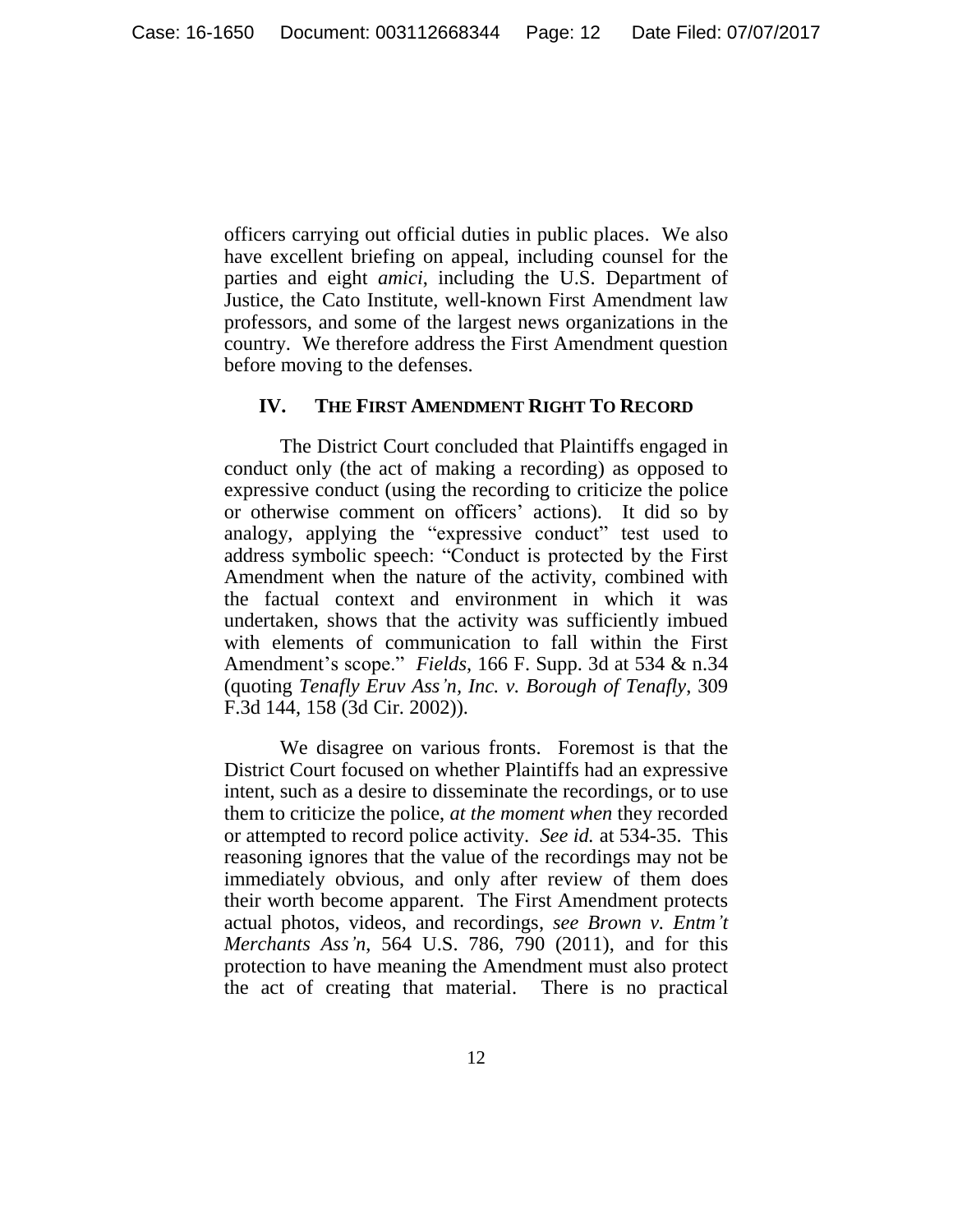difference between allowing police to prevent people from taking recordings and actually banning the possession or distribution of them. *See Alvarez*, 679 F.3d at 596 ("Restricting the use of an audio or audiovisual recording device suppresses speech just as effectively as restricting the dissemination of the resulting recording."); *see also* Cato Institute *Amicus* Br. 7 ("[B]oth precedent and first principles demonstrate that the First Amendment protects the process of capturing inputs that may yield expression, not just the final act of expression itself"); Kreimer, 159 U. Pa. L. Rev. at 366 ("[T]he threat of arrest remains a potent deterrent to spontaneous photographers who have no deep commitment to capturing any particular image."). As illustrated here, because the officers stopped Ms. Geraci from recording the arrest of the protestor, she never had the opportunity to decide to put any recording to expressive use.

Plaintiffs and some *amici* argue that the act of recording is "inherently expressive conduct," like painting, writing a diary, dancing, or marching in a parade. *See, e.g.*, First Amendment Law Professors *Amicus* Br. 8 ("If writing in an undistributed diary is speech, making an undistributed recording can be characterized as speech as well."); Society for Photographic Education *Amicus* Br. 2 ("Making a photograph merits First Amendment protection because it is artistic expression just the same as painting a landscape, sketching a street scene, or sculpting a statue."); *Tenafly Eruv Ass'n*, 309 F.3d at 160 ("'Parades are thus a form of expression, not just motion . . . .'") (quoting *Hurley v. Irish-American Gay, Lesbian and Bisexual Grp. of Bos.*, 515 U.S. 557, 568 (1995)). Regardless of the merits of these arguments, our case is not about people attempting to create art with police as their subjects. It is about recording police officers performing their official duties.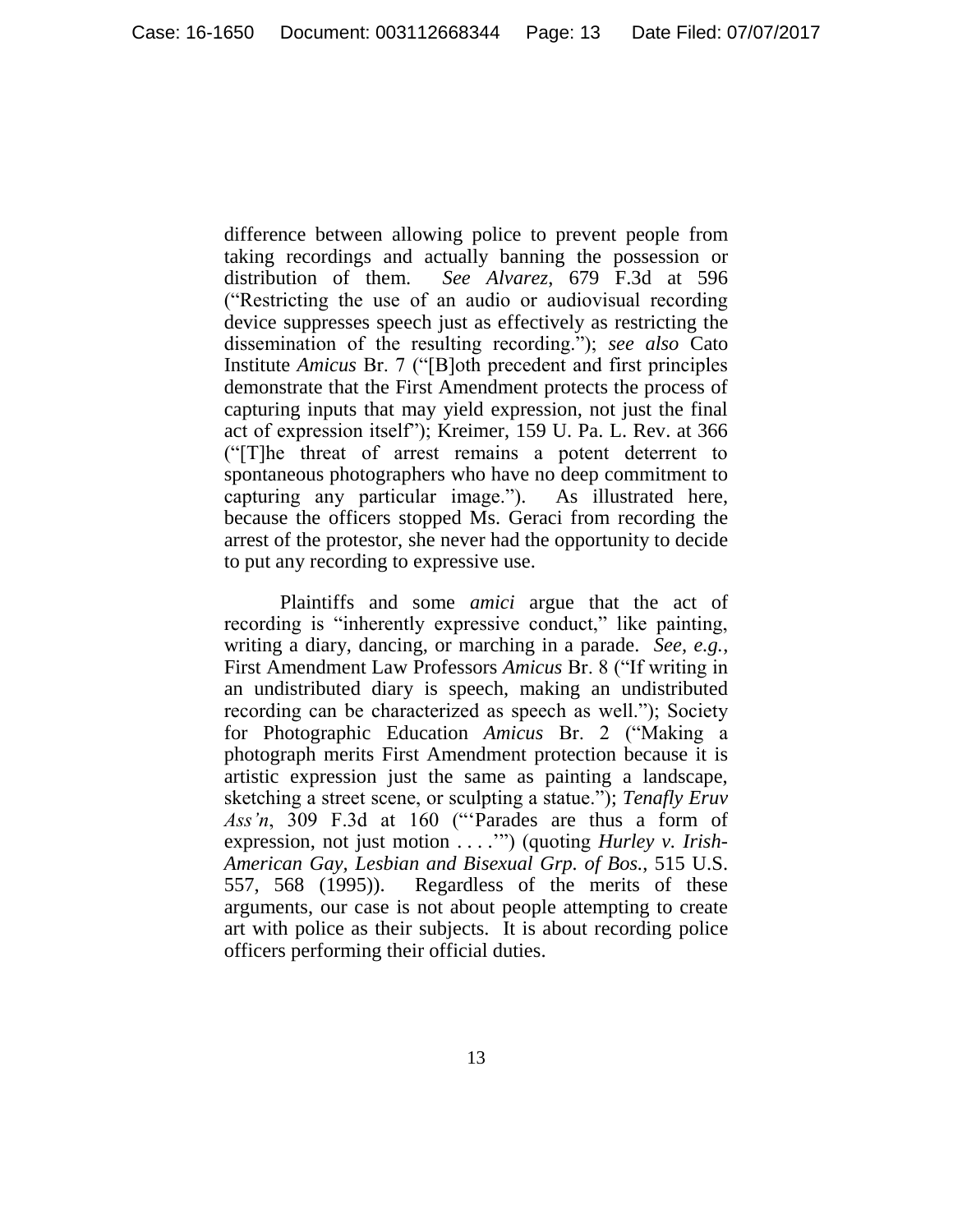The First Amendment protects the public's right of access to information about their officials' public activities. It "goes beyond protection of the press and the selfexpression of individuals to prohibit government from limiting the stock of information from which members of the public may draw." *First Nat'l. Bank of Bos. v. Bellotti*, 435 U.S. 765, 783 (1978). Access to information regarding public police activity is particularly important because it leads to citizen discourse on public issues, "the highest rung of the hierarchy of First Amendment values, and is entitled to special protection." *Snyder v. Phelps*, 562 U.S. 443, 452 (2011) (quoting *Connick v. Myers,* 461 U.S. 138, 145 (1983)); *Garrison v. Louisiana*, 379 U.S. 64, 77 (1964) (recognizing the "paramount public interest in a free flow of information to the people concerning public officials, their servants"). That information is the wellspring of our debates; if the latter are to be "'uninhibited, robust, and wide-open,'" *Snyder*, 562 U.S. at 452 (quoting *N. Y. Times Co. v. Sullivan,* 376 U.S. 254, 270 (1964)), the more credible the information the more credible are the debates.

To record what there is the right for the eye to see or the ear to hear corroborates or lays aside subjective impressions for objective facts. Hence to record is to see and hear more accurately. Recordings also facilitate discussion because of the ease in which they can be widely distributed via different forms of media. Accordingly, recording police activity in public falls squarely within the First Amendment right of access to information. As no doubt the press has this right, so does the public. *See PG Publ'g. Co. v. Aichele*, 705 F.3d 91, 99 (3d Cir. 2013); *Branzburg v. Hayes*, 408 U.S. 665, 684 (1972).

Bystander videos provide different perspectives than police and dashboard cameras, portraying circumstances and surroundings that police videos often do not capture. Civilian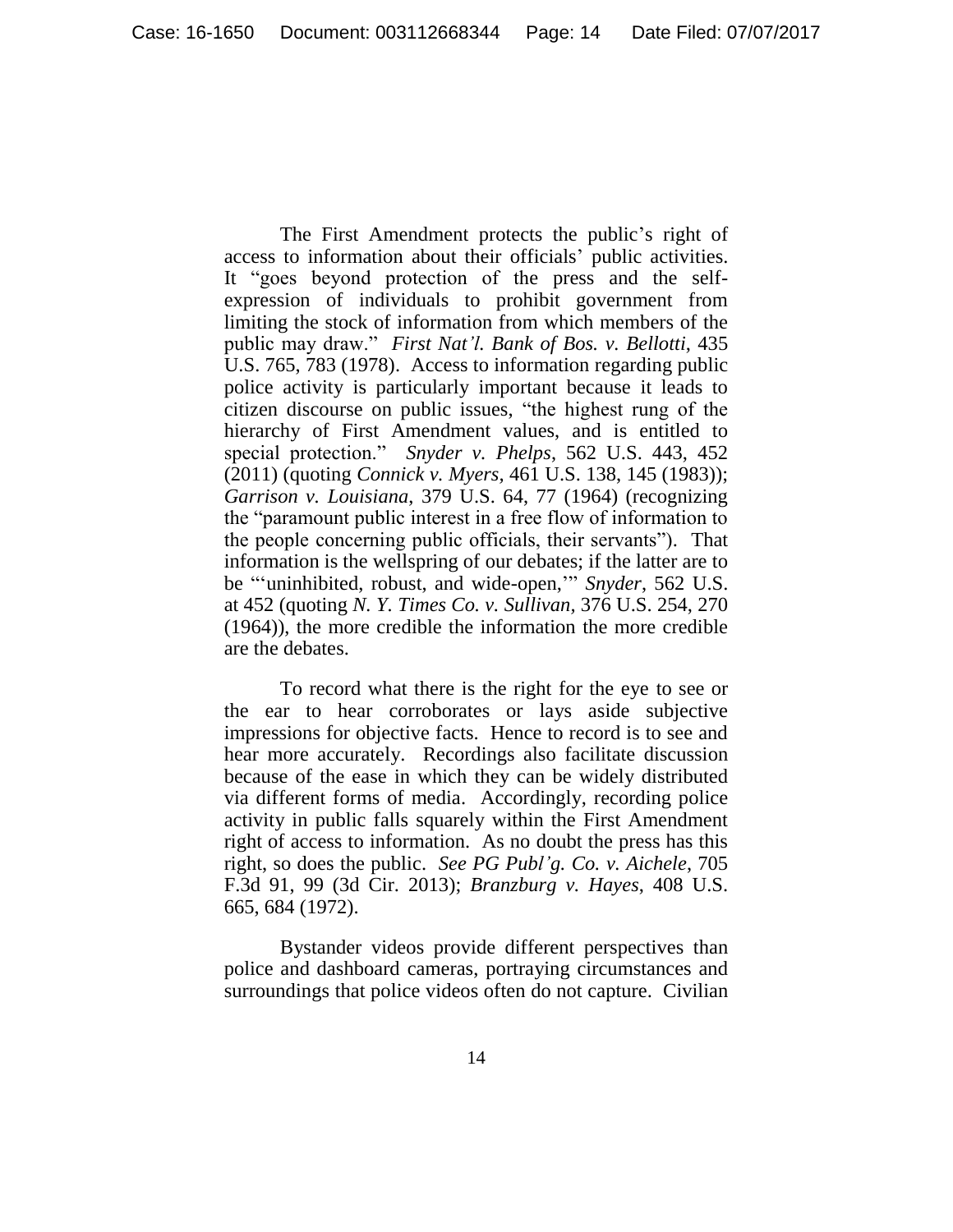video also fills the gaps created when police choose not to record video or withhold their footage from the public. *See* Nat'l Police Accountability Project *Amicus* Br. 7 (noting that "[a] recent survey of 50 major police departments' policies on body cameras revealed that many policies either failed to make clear when officers must turn on their body cameras, gave officers too much discretion when to record, or failed to require explanations when officers did not record") (citation omitted).

The public's creation of this content also complements the role of the news media. Indeed, citizens' gathering and disseminating "newsworthy information [occur] with an ease that rivals that of the traditional news media." 2012 U.S. D.O.J. Letter to Baltimore Police Department; J.A. 1684. *See also Glik*, 655 F.3d at 78 ("The proliferation of electronic devices with video-recording capability means that many of our images of current events come from bystanders with a ready cell phone or digital camera rather than a traditional film crew, and news stories are now just as likely to be broken by a blogger at her computer as a reporter at a major newspaper."). In addition to complementing the role of the traditional press, private recordings have improved professional reporting, as "video content generated by witnesses and bystanders has become a common component of news programming." The Reporters Committee for Freedom of the Press and 31 Media Organizations *Amicus* Br. 11; *see also id.* at 2 ("Today, the first source of information from the scene of a newsworthy event is frequently an ordinary citizen with a smart phone."). And the inclusion of "bystander video enriches the stories journalists tell, routinely adding a distinct, first-person perspective to news coverage." *Id.* at 12.

Moreover, the proliferation of bystander videos has "spurred action at all levels of government to address police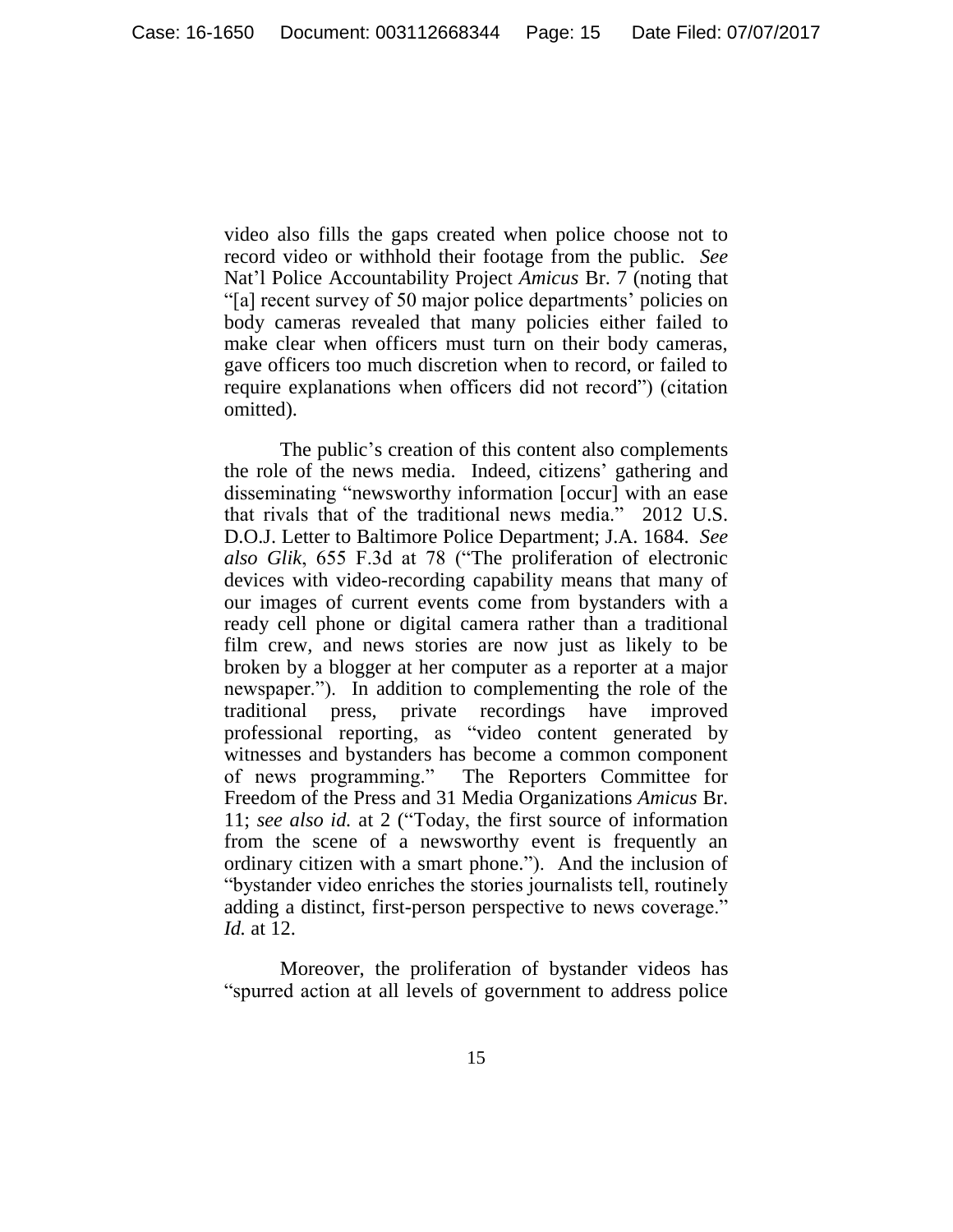misconduct and to protect civil rights." *See* Nat'l Police Accountability Proj. *Amicus* Br. 1. These videos have helped police departments identify and discipline problem officers. They have also assisted civil rights investigations and aided in the Department of Justice's work with local police departments. And just the act of recording, regardless what is recorded, may improve policing. *See Glik*, 655 F.3d at 82-83. Important to police is that these recordings help them carry out their work. They, every bit as much as we, are concerned with gathering facts that support further investigation or confirm a dead-end. And of particular personal concern to police is that bystander recordings can "exonerate an officer charged with wrongdoing." *Turner*, 848 F.3d at 689.

We do not say that all recording is protected or desirable. The right to record police is not absolute. "[I]t is subject to reasonable time, place, and manner restrictions." *Kelly*, 622 F.3d at 262; *see Whiteland Woods, L.P. v. Twp. of W. Whiteland*, 193 F.3d 177, 183 (3d Cir. 1999). But in public places these restrictions are restrained.

We need not, however, address at length the limits of this constitutional right. Defendants offer nothing to justify their actions. Fields took a photograph across the street from where the police were breaking up a party. Geraci moved to a vantage point where she could record a protestor's arrest, but did so without getting in the officers' way. If a person's recording interferes with police activity, that activity might not be protected. For instance, recording a police conversation with a confidential informant may interfere with an investigation and put a life at stake. But here there are no countervailing concerns.

In sum, under the First Amendment's right of access to information the public has the commensurate right to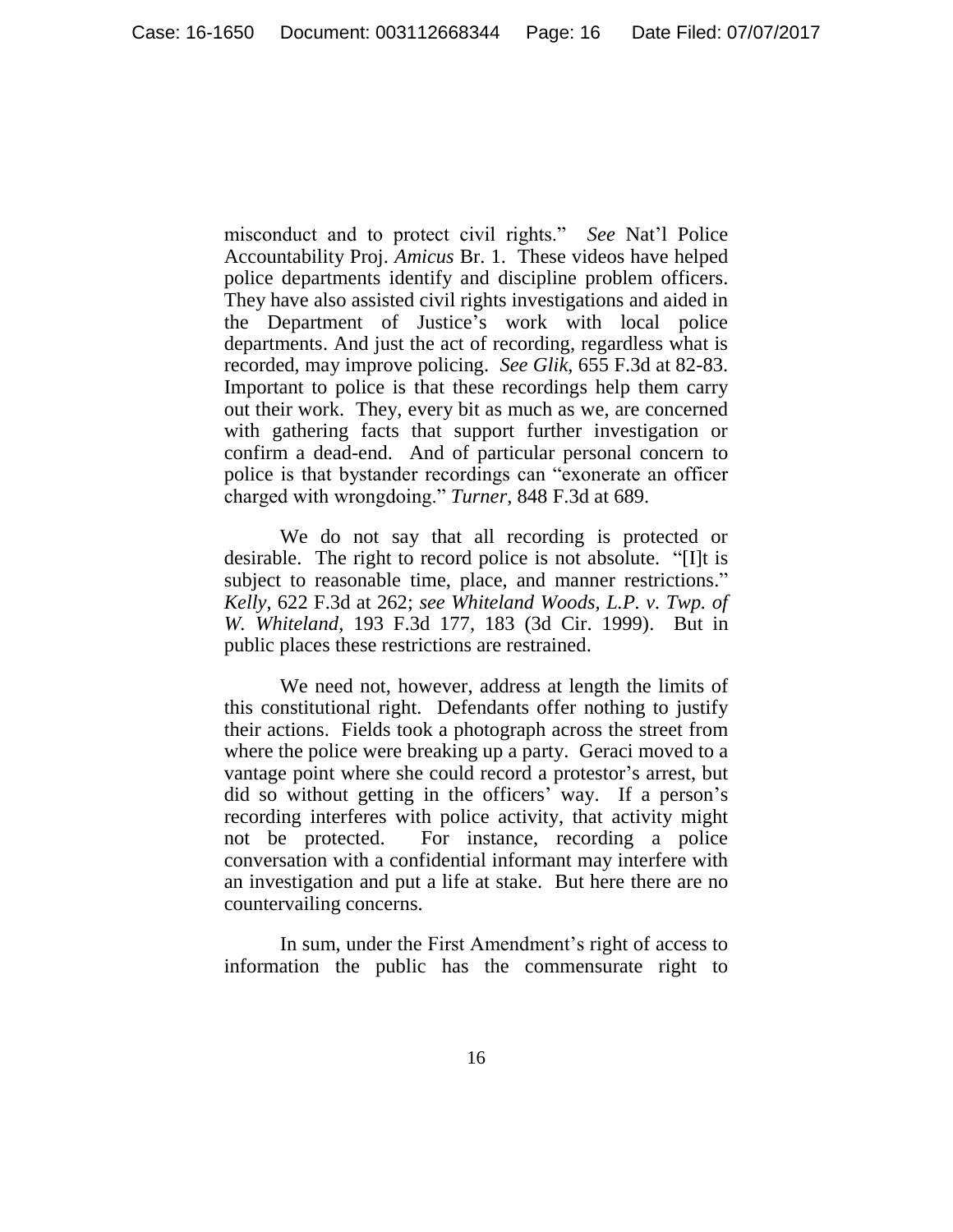record—photograph, film, or audio record—police officers conducting official police activity in public areas.

## **V. QUALIFIED IMMUNITY**

Having decided the existence of this First Amendment right, we now turn to whether the officers are entitled to qualified immunity. We conclude they are.

Government actors are entitled to qualified immunity unless they violated a constitutional right "so clearly established that '*every reasonable official* would have understood that what he is doing violates that right.'" *Zaloga v. Borough of Moosic*, 841 F.3d 170, 175 (3d Cir. 2016) (quoting *Reichle v. Howards*, 566 U.S. 658, 659 (2012)) (emphasis in original). "In other words, existing precedent must have placed the statutory or constitutional question *beyond debate*." *Id.* (quoting *Reichle*, 566 U.S. at 664) (emphasis in original). We do not need Supreme Court precedent or binding Third Circuit precedent to guide us if there is a "robust consensus of cases of persuasive authority in the Courts of Appeals." *L.R. v. Sch. Dist. of Phila.*, 836 F.3d 235, 247–48 (3d Cir. 2016) (alteration and citations omitted). District court decisions, though not binding, also "play a role in the qualified immunity analysis." *Doe v. Delie*, 257 F.3d 309, 321 n.10 (3d Cir. 2001). To determine whether the right is clearly established, we look at the state of the law when the retaliation occurred, here in 2012 (Geraci) and 2013 (Fields). *See id.*

To conduct the clearly established inquiry, we "frame the right 'in light of the specific context of the case, not as a broad general proposition,'" *L.R.*, 836 F.3d at 247–48 (citation omitted), as it needs to be "specific enough to put 'every reasonable official' on notice of it." *Zaloga*, 841 F.3d at 175 (citation omitted). At issue here is Plaintiffs' ability to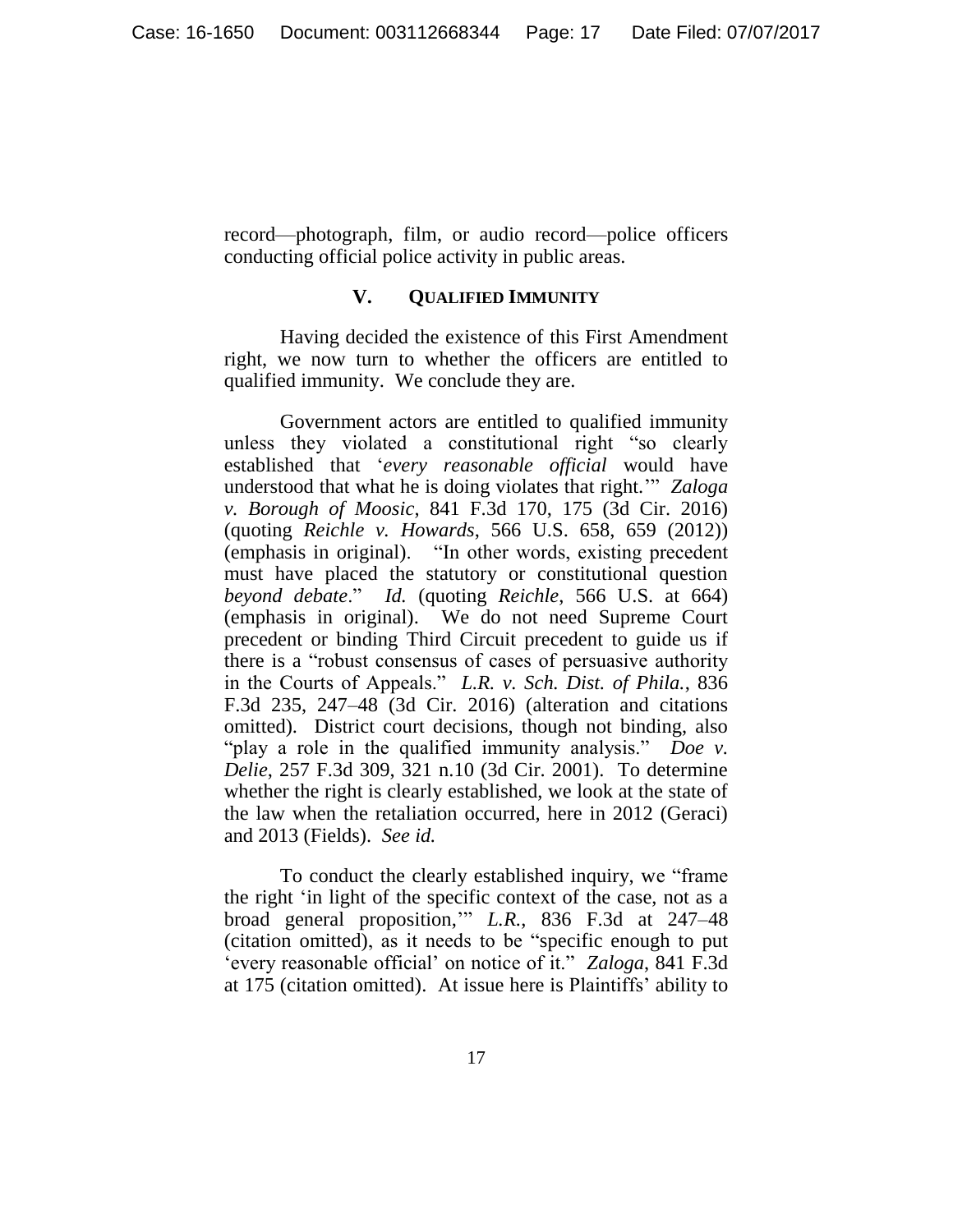record the police carrying out official duties in public. We have never held that such a right exists, only that it might. *See Gilles v. Davis*, 427 F.3d 197, 212 n.14 (3d Cir. 2005) ("[V]ideotaping or photographing the police in the performance of their duties on public property may be a protected activity."). In 2010 we held that there was no clearly established right for the public to do so, at least in the context of a police traffic stop. *Kelly*, 622 F.3d at 262 ("We find these cases insufficiently analogous to the facts of this case to have put Officer Rogers on notice of a clearly established right to videotape police officers during a traffic stop [in 2007]."). Only a few years later in 2013, in a nonprecedential opinion, we held that "[e]ven if the distinction between traffic stops and public sidewalk confrontations is [ ] meaningful . . . [,] our case law does not clearly establish a right to videotape police officers performing their duties [in 2009]." *True Blue Auctions*, 528 F. App'x at 192-93. So to resolve whether the right has become clearly established after these decisions, we must decide whether a "robust consensus" has emerged that puts the existence of this First Amendment right "beyond debate." *Zaloga*, 841 F.3d at 175.

Plaintiffs contend the absence of Circuit precedent does not end the inquiry, as after the events in *Kelly* and *True Blue* the Philadelphia Police Department adopted official policies recognizing the First Amendment right of citizens to record police in public. As plausible as that may be on the surface, it does not win the argument. With one breath Plaintiffs assert that these policies clearly established their legal right, but for purposes of municipal liability (an issue we remand) they vigorously argue that the policies were utterly ineffective in conveying to the officers that this right clearly existed. And Plaintiffs have compiled evidence indicating this was so. For example, they point out that Captain Francis Healy, the policy advisor to the Police Commissioner, testified that, notwithstanding the adoption of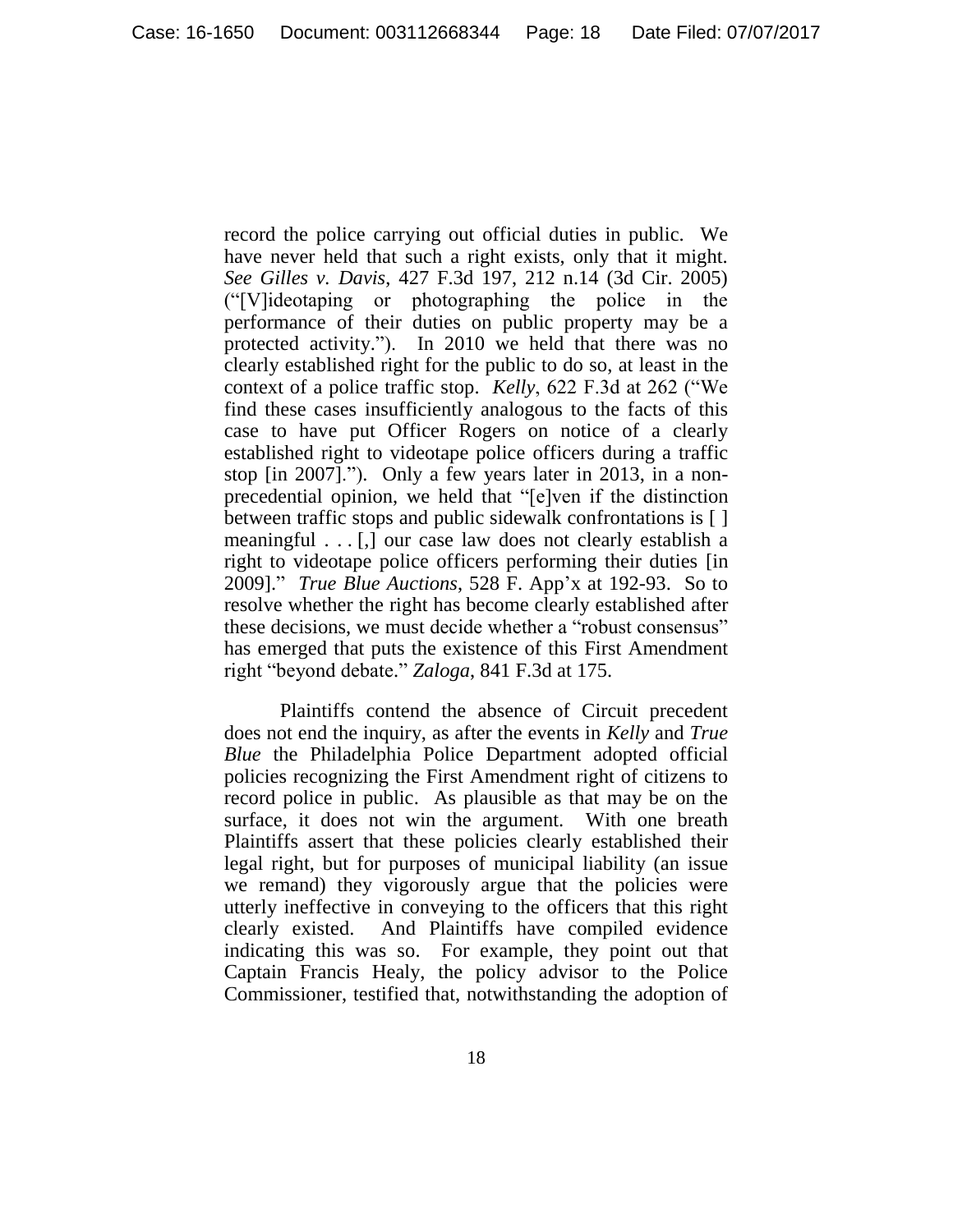the Department's policies, the "officers didn't understand that there was a constitutional right [to record]." Reply Br. 11 (quoting J.A. 282-83).

As to decisions of other appellate courts relevant to the qualified immunity analysis, Defendants and the District Court argue that those decisions are distinguishable because they involved expressive intent or an intent to distribute. *See, e.g.*, *Alvarez*, 679 F.3d at 588 ("The ACLU intends to publish these recordings online and through other forms of electronic media."); *Fields*, 166 F. Supp. 3d at 538 n.56 ("In *Glik*, the plaintiff expressed concern police were using excessive force arresting a young man in a public park and began recording the arrest on his cell phone[,] and the police then arrested plaintiff. . . . Notably, the plaintiff in *Fordyce* [*v. City of Seattle*, 55 F.3d 436 (9th Cir. 1995)] claimed he was recording a public protect for a local news station."); *see also*  D.O.J. *Amicus* Br. 22 n.14 ("[I]n those cases, the plaintiffs' objectives or opinions . . . [to disseminate] were apparent from context. In this respect, Fields's case in particular is one of first impression."). Indeed, the Fifth Circuit just this year recognized that these other appellate decisions did not clearly establish the constitutional right to record. *See Turner*, 848 F.3d at 687.

Where District Courts in our Circuit have held in favor of the First Amendment right, Defendants also distinguish those cases for requiring expressive act or intent, not just recording alone, once again echoing the reasoning of the District Court here. *See Fields*, 166 F. Supp. 3d at 537 ("We find the citizens videotaping and picture-taking in [those district court cases] all contained some element of expressive conduct or criticism of police officers and are patently distinguishable from Fields' and Geraci's activities."). Whether Defendants and the District Court correctly distinguished these cases, we cannot say that the state of the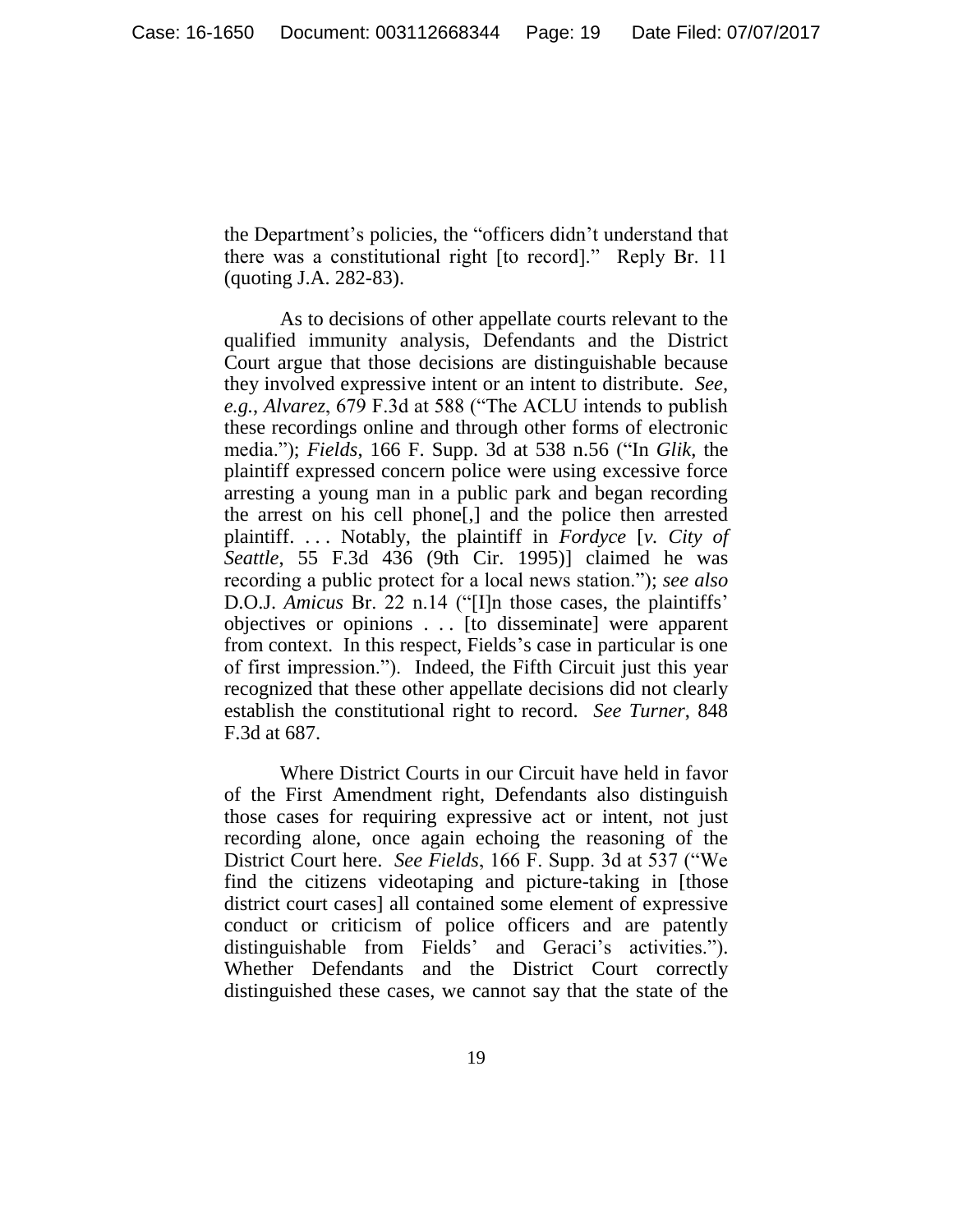law at the time of our cases (2012 and 2013) gave fair warning so that every reasonable officer knew that, absent some sort of expressive intent, recording public police activity was constitutionally protected. Accordingly, the officers are entitled to qualified immunity.

### **VI. MUNICIPAL LIABILITY**

Because of its First Amendment ruling, the District Court did not reach whether the City could be held liable for its officers' conduct. *See generally Monell v. Dep't of Soc. Servs.*, 436 U.S. 658 (1978). While the City contends that there is no genuine issue of material fact and it cannot be held liable as a matter of law, we follow our usual practice of according our District Court colleague the initial opportunity to resolve these contentions.

\* \* \* \* \*

We ask much of our police. They can be our shelter from the storm. Yet officers are public officials carrying out public functions, and the First Amendment requires them to bear bystanders recording their actions. This is vital to promote the access that fosters free discussion of governmental actions, especially when that discussion benefits not only citizens but the officers themselves. We thus reverse and remand for further proceedings.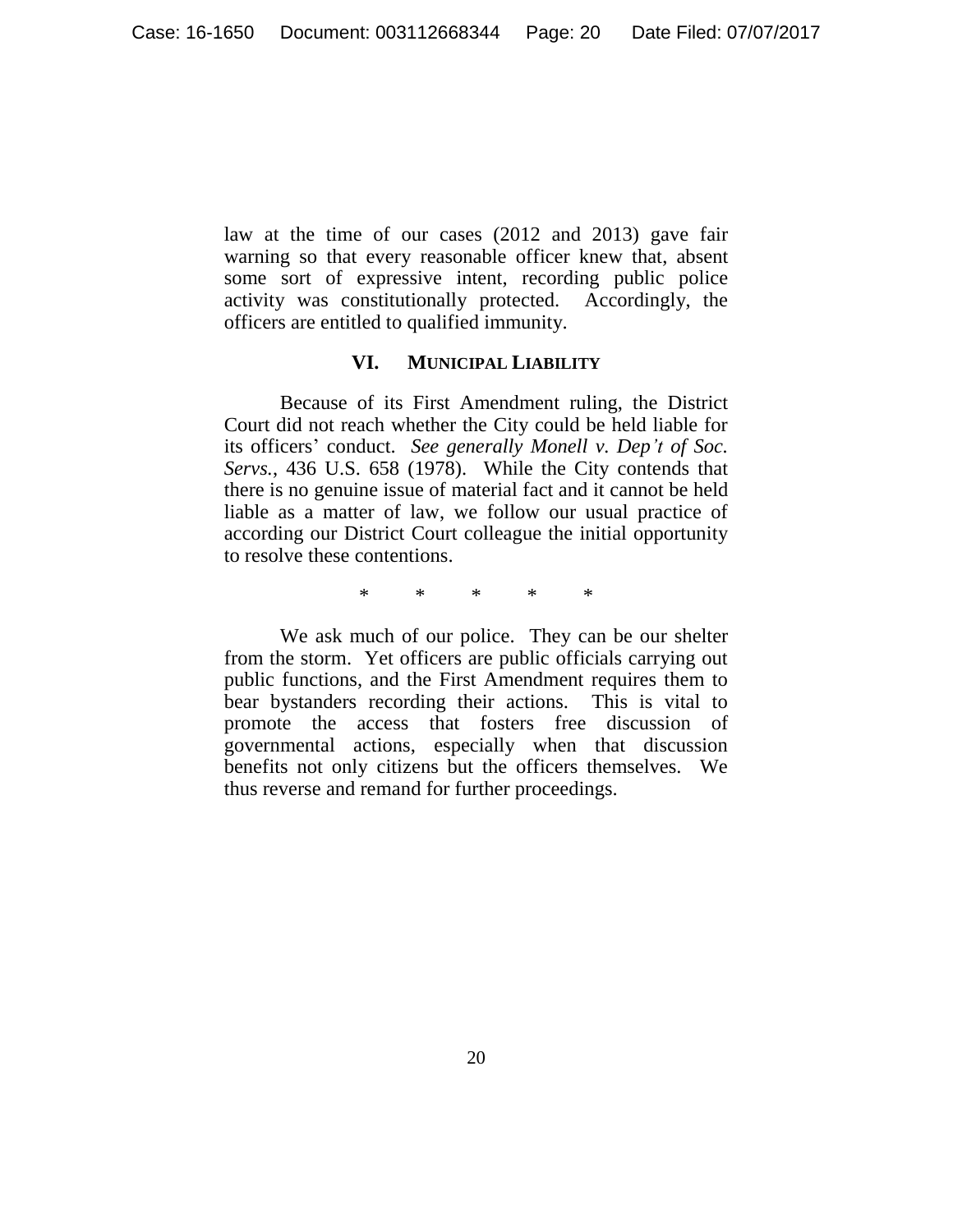*Fields v. City of Philadelphia,* No. 16-1650*; Geraci v. City Philadelphia,* No. 16-1651

*Nygaard, J., concurring in the part, dissenting in part.* 

I agree with the majority that the cause must be remanded. Because I conclude that the First Amendment right at issue is and was clearly established, I dissent.

The question of whether a constitutional right is clearly established has to be considered in a real-world context; this is why our analysis is conducted from the perspective of a "reasonable official." *L.R. v. Sch. Dist. of Phila.*, 836 F.3d 235, 247–48 (3d Cir. 2016) (alteration and citations omitted). Such an approach protects public officials—particularly our police officers in the field—from uncertainty about the precise boundary of a particular constitutional right when situations arise that have not yet been considered by the courts. Nonetheless, we must apply this "reasonable official" analysis consistently, recognizing that there are instances—rare though they may be—when any reasonable official in the circumstance would know the boundaries of a constitutional right well before we have ruled on it. I am confident that this is one of those cases because of the unique combination of a number of factors.

First, as the majority notes, every Circuit Court of Appeals that has considered the issue ruled that there is a First Amendment right to record police activity in public. Four of these decisions were published before the conduct at issue here, and two of them occurred after our decision in *Kelly v. Borough of Carlisle,* 622 F.3d 248 (3d Cir. 2010), in which we posited that the right was not clearly established at that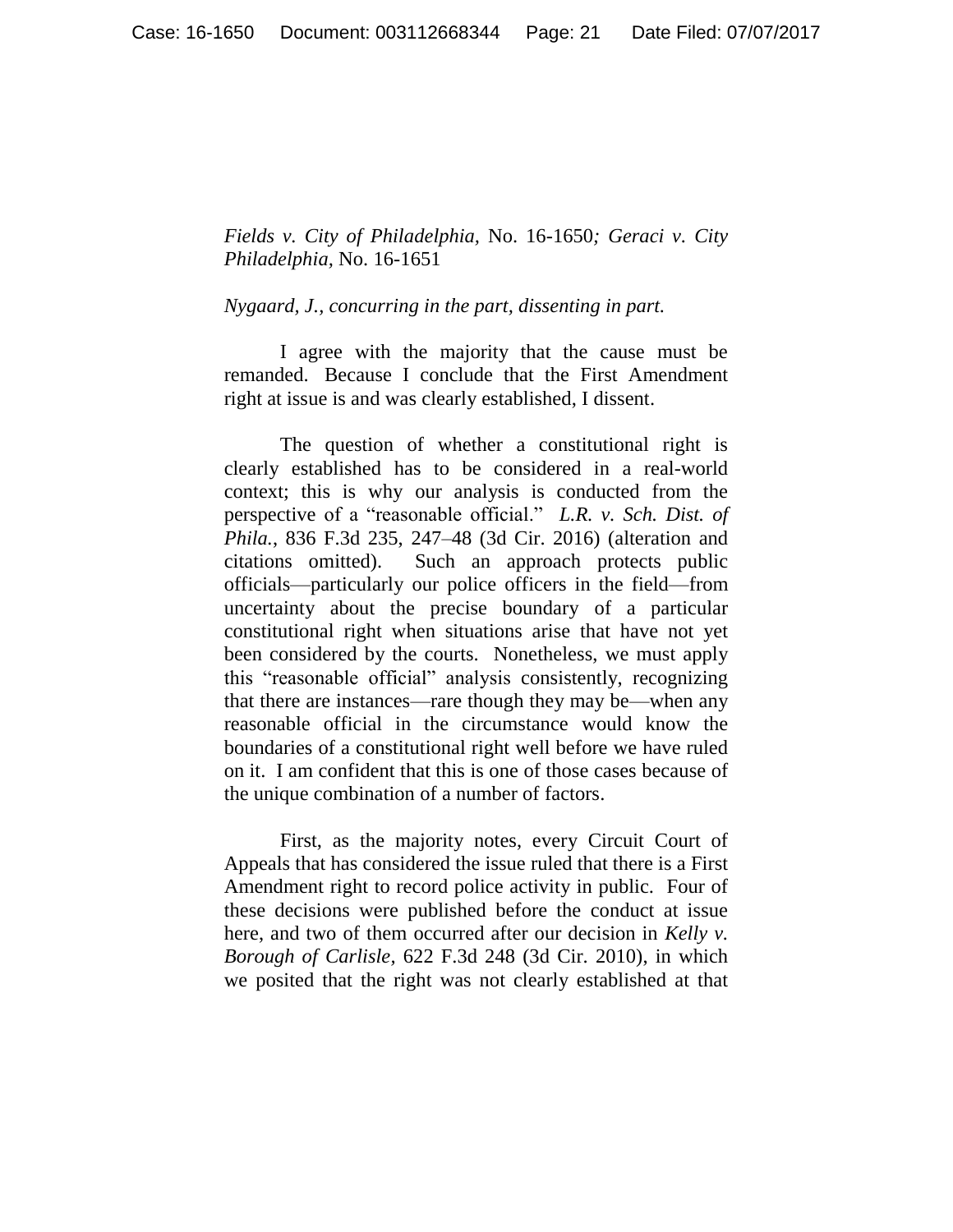time*. See Am. Civil Liberties Union of Ill. v. Alvarez*, 679 F.3d 583 (7th Cir. 2012); *Glik v. Cunniffe,* 655 F.3d 78 (1st Cir. 2011); *Smith v. City of Cumming*, 212 F.3d 1332 (11th Cir. 2000); *Fordyce v. City of Seattle*, 55 F.3d 436 (9th Cir.  $1995$ .<sup>1</sup> I am convinced that such a "robust consensus," alone, sufficiently grounds a ruling that the right is clearly established. *L.R.*, 836 F.3d at 247–48. However, our record goes far beyond that.

The Police Department's official policies explicitly recognized this First Amendment right well before the incidents under review here took place. Captain Frank Healy of the Department's Research and Planning Unit stated that, in 2011, officers did "not understand the police [were] allowed to be taped in public." App. 119 (2013 Healy dep. at 54). Because there was "some confusion on the street" he testified that there "was a definite need for the policy." App. 121 (2013 Healy dep. at 62). He said that the Department wanted "to be on the forefront rather than on the back end." of educating its officers on this issue, prompting Police Commissioner Charles Ramsey to request that a policy be written requiring police officers to "allow citizens to record the police." App. 118 (2013 Healy dep. at 52). The policy was intended to get "clarification out on the street so the officers knew what their duties [were]." App. 120 (2013 Healy dep. at 59). It issued a memorandum in September, 2011 stating that police should reasonably expect to be photographed, videotaped and or audibly recorded by members of the general public. Commissioner's

 $\overline{a}$ 

<sup>1</sup> Two more recent decisions reinforce the trend. *See Turner v. Lieutenant Driver*, 848 F.3d 678 (5th Cir. 2017); *Gericke v. Begin*, 753 F.3d 1 (1st Cir. 2014).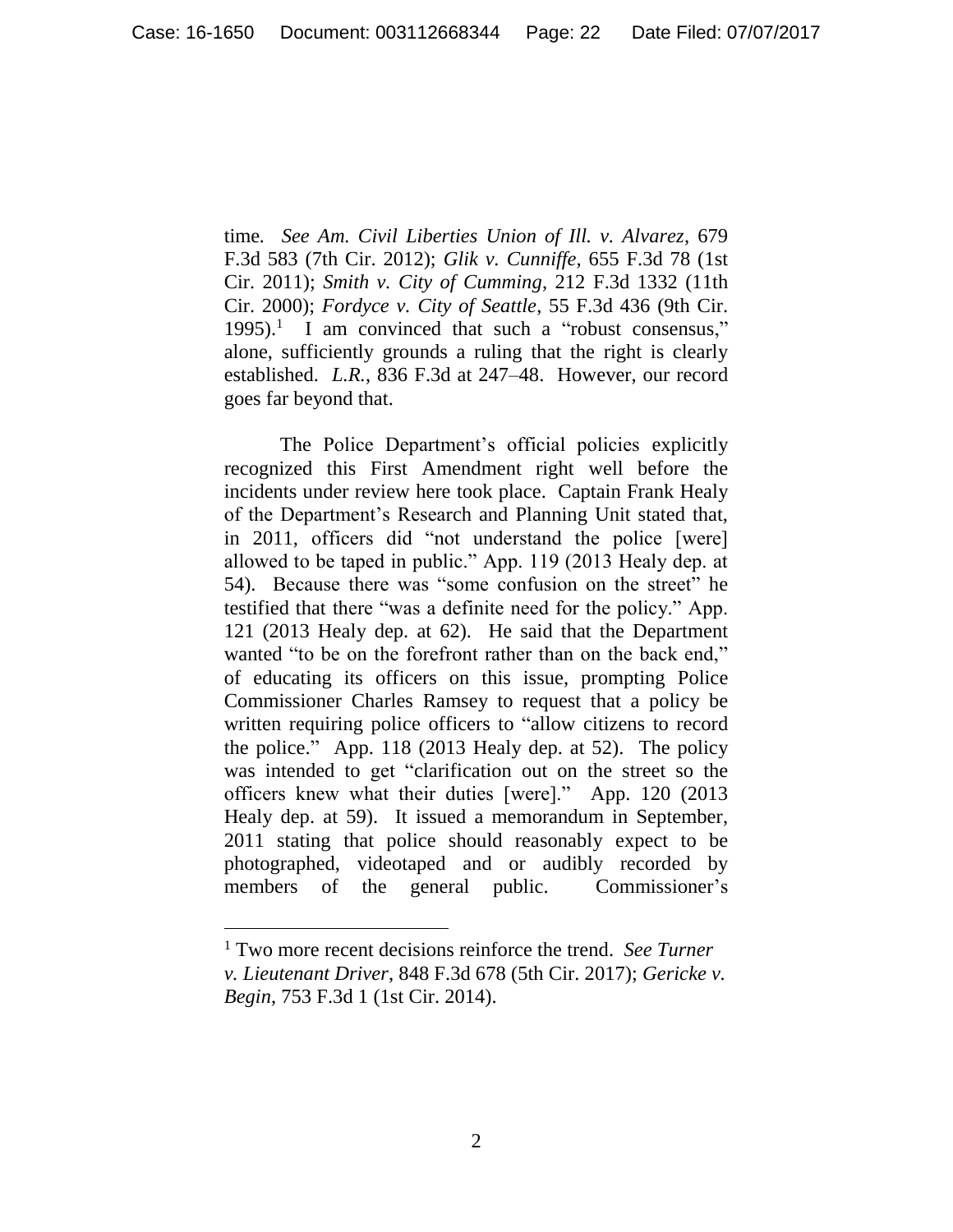Memorandum 11-01, issued on September 23, 2011, made clear to all Philadelphia police officers that they "shall not" obstruct or prevent this conduct, and that "under no circumstances" were permitted to disable or damage the devices being used. App. 1185.

In the year that followed publication of the memorandum, Internal Affairs received eight complaints by citizens of retaliation by police for recording police performing their duties. App. 1569. Additionally, the U.S. Department of Justice issued recommendations in May, 2012, that all police departments "affirmatively set forth the First Amendment right to record police activity." App. 1675. As a result, the Commissioner directed Captain Healy and his unit to revise the Memorandum to incorporate the Department of Justice recommendations. The revised document was issued as Departmental Directive 145 on November 9, 2012. Like a Memorandum, a Directive is also official Departmental policy, but it covers a topic in greater depth.

Directive 145 plainly requires officers to allow citizens to make recordings of police activity. The Directive uses, verbatim, the language of the Department of Justice's recommendation, stating that its purpose was to "protect the constitutional rights of individuals to record police officers engaged in the public discharge of their duties." App. 1187. It said, further, that "observing, gathering, and disseminating of information . . . is a form of free speech." *Id*. Police officers were prohibited from "blocking, obstructing, or otherwise hindering" recordings made by persons "unless the person making such recording engages in actions that jeopardize the safety of the officer, any suspects or other individuals in the immediate vicinity, violate the law, incite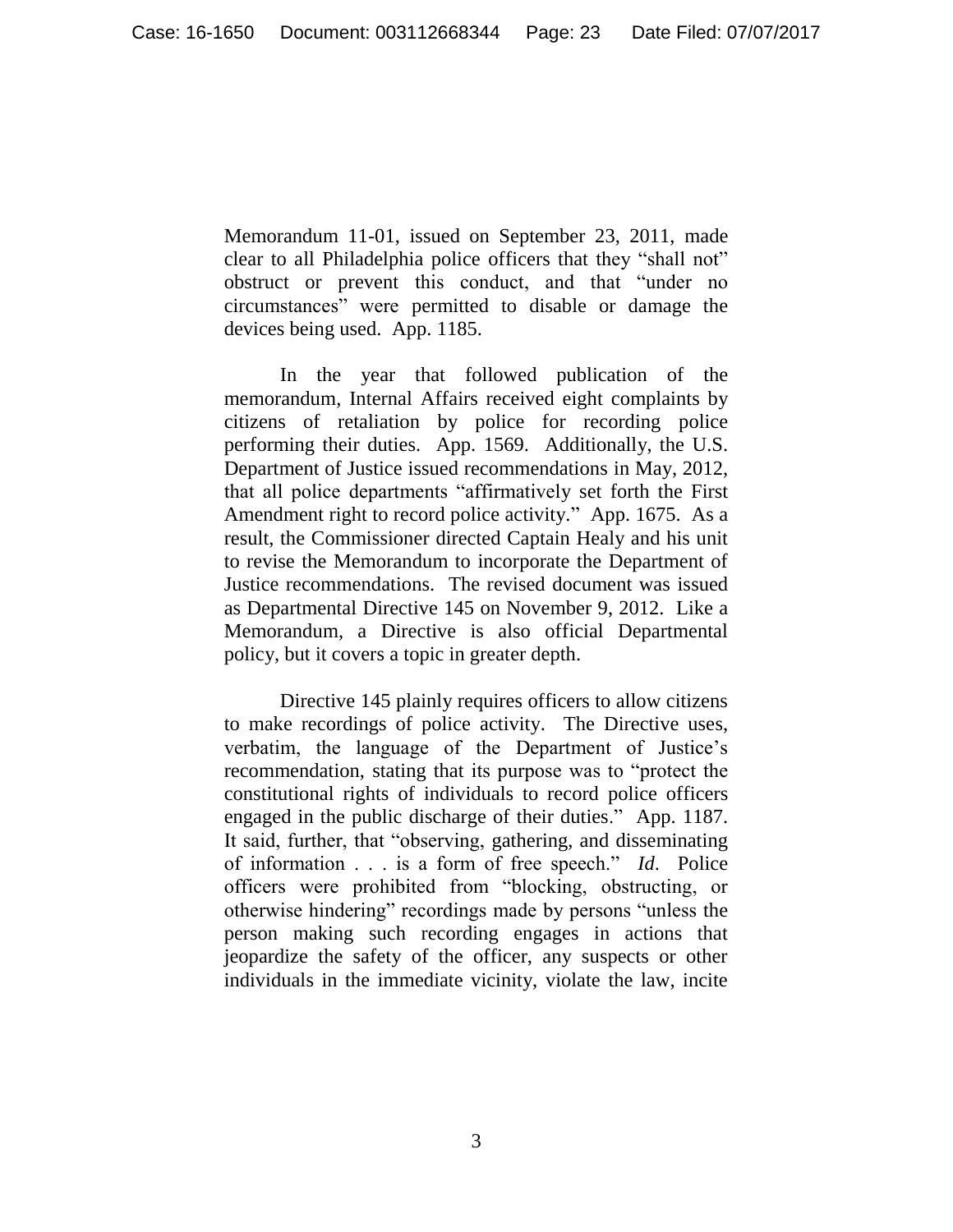others to violate, or actually obstruct an officer from performing any official duty." *Id*. As it was published, the Department mandated that a sergeant read it at every roll call, Department-wide. Each police officer also received a copy of the Directive and was required to sign that they received it.

Although the Directives declared a First Amendment right well ahead of this Court, the Philadelphia Police Department Commissioner had a desire to "get out ahead" of what he presciently viewed as an inevitable ruling. With all of this, it is indisputable that all officers in the Philadelphia Police Department were put on actual notice that they were required to uphold the First Amendment right to make recordings of police activity. From a practical perspective, the police officers had no ground to claim ambiguity about the boundaries of the citizens' constitutional right here. Mindful of the established trend among the Circuit Courts of Appeals, this combined with this clear Guidance from the Commissioner sufficiently grounds a conclusion that the right to record official, public police activity was clearly established and "beyond debate." *Zaloga*, 841 F.3d at 175 (quoting *Reichle*, 132 S.Ct. at 2093). However, this, too, ignores another piece of the context of this case that should be considered as part of the "reasonable official" inquiry.

The majority cites to the 2011 article of Seth F. Kreimer, $2$  in which he notes that, given the ubiquity of personal electronic devices with cameras, "[w]e live, relate, work, and decide in a world where image capture from life is routine, and captured images are part of ongoing discourse, both public and private. Capture of images has become an

 $\overline{a}$ 

<sup>2</sup> Professor, University of Pennsylvania Law School.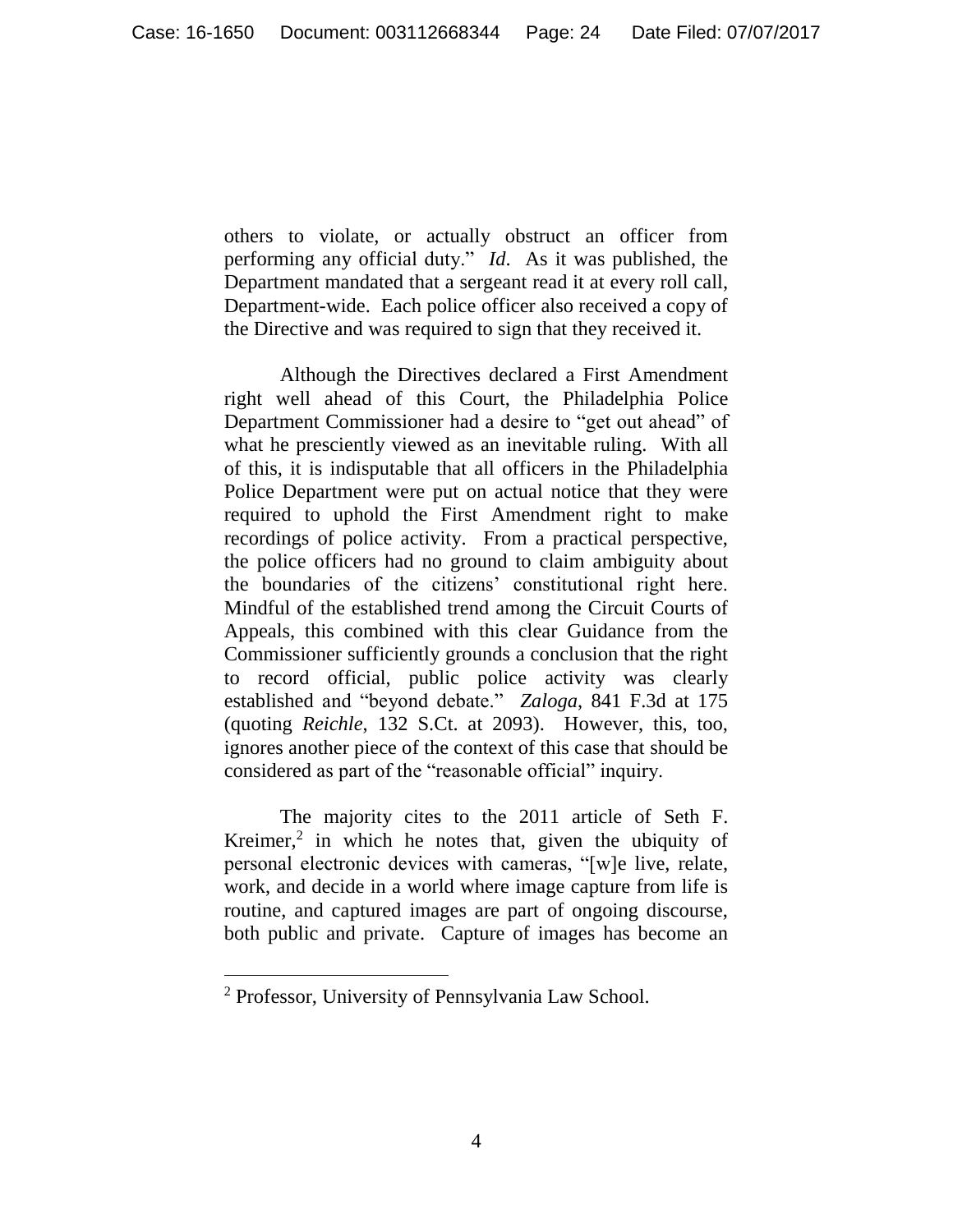adjunct to memory and an accepted medium of connection and correspondence." Seth F. Kreimer, *Pervasive Image Capture and the First Amendment: Memory, Discourse, and the Right to Record*, 159 U. Pa. L. Rev. 335, 337 (2011). If we are to assess the issue from a reasonable officer perspective, we cannot artificially remove him or her from this widespread societal phenomenon. (Indeed, it is not unreasonable to speculate that most—if not all—of the police officers themselves possessed such a personal electronic device at the time that the incidents underlying these cases took place.) A reasonable police officer would have understood, first-hand, the significance of this proliferation of personal electronic devices that have integrated image capture into our daily lives, making it a routine aspect of the way in which people record and communicate events. Apart from any court ruling or official directive, the officers' own lived experience with personal electronic devices (both from the perspective of being the one who is recording and one who is being recorded) makes it unreasonable to assume that the police officers were oblivious to the First Amendment implications of any attempt by them to curtail such recordings.

As I noted above, I concur with the majority's analysis and conclusions regarding the existence of a First Amendment right to record, and agree that the case against the City of Philadelphia should be remanded for further proceedings. However, in light of the social, cultural, and legal context in which this case arose, I am convinced that in this unique circumstance—no reasonable officer could have denied at the time of the incidents underlying these cases that efforts to prevent people from recording their activities infringed rights guaranteed by the First